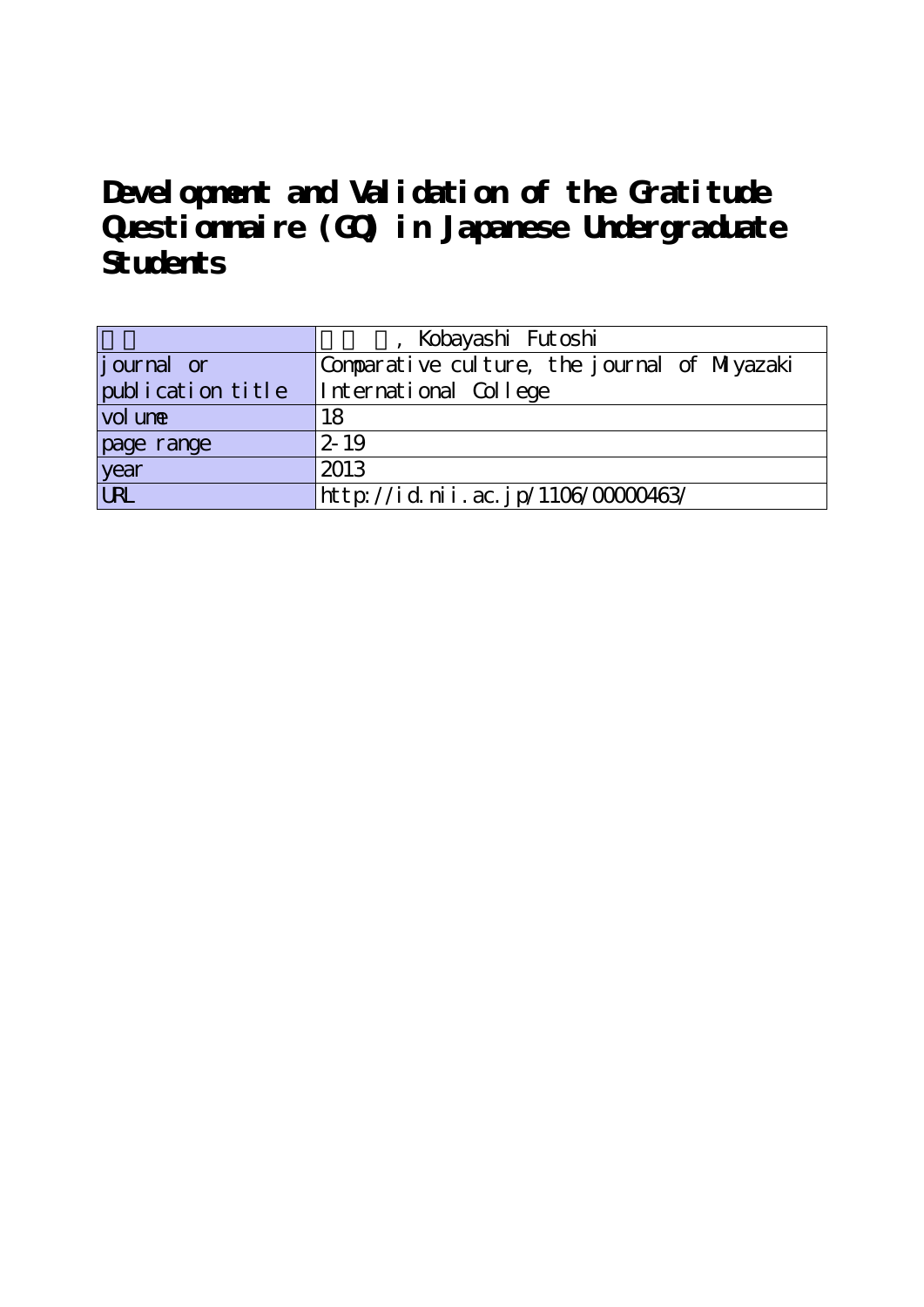## Development and Validation of the Gratitude Questionnaire (GQ) in Japanese Undergraduate Students

### Futoshi Kobayashi

## Author Note

I would like to express deep appreciation to Michael E. McCullough (University of Miami), Robert A. Emmons (University of California, Davis), and Jo-Ann Tsang (Baylor University) who granted permission to create a Japanese version of their scale, those who participated in this study in Miyazaki International College, Debra Occhi, Scot Hamilton, Janette Ryan, Phillip Bennett, and Jason Adachi (all at Miyazaki International College, Japan) who helped in data collection, Anne Howard and Julia Christmas (both at Miyazaki International College, Japan) who helped measurement translation, Takashi Naito (Ochanomizu University, Japan), David W. Chan (Chinese University of Hong Kong, China), Marlena Kossakowska (Warsaw School of Social Sciences and Humanities, Poland), René T. Proyer (University of Zurich, Switzerland), and Naser Aghababai (University of Tehran, Iran) who provided the psychometric properties of their language versions of the Gratitude Questionnaire, Stuart C. Tentoni (University of Wisconsin–Milwaukee, Ret.) and Peter Verbeek, Phillip Bennett, and Jason Adachi (all at Miyazaki International College, Japan) who helped in the revision of this paper, Takamitsu Hashimoto (National Center for University Entrance Examinations, Japan) who offered statistical advice concerning the data analyses, and Alex Wood (University of Manchester, United Kingdom), Charles S. Carver (University of Miami), Sonja Lyubomirsky (University of California, Riverside), Satoshi Shimai (Japanese Red Cross Toyota College of Nursing, Japan), and Teruchika Katsumata (International University of Health and Welfare Graduate School, Japan) who provided information on utilizing the scales.

Different versions of this article were presented at the 121st Annual Convention of the American Psychological Association, Honolulu, Hawaii, USA and at the 55th Annual Meeting of the Japanese Association of Educational Psychology, Chiyoda-ku, Tokyo, Japan in 2013.

Please address correspondence regarding this article to Futoshi Kobayashi (fkobayas@miyazaki-mic.ac.jp), Miyazaki International College, 1405 Kano Kiyotake-cho Miyazaki-shi Miyazaki 889-1605 JAPAN.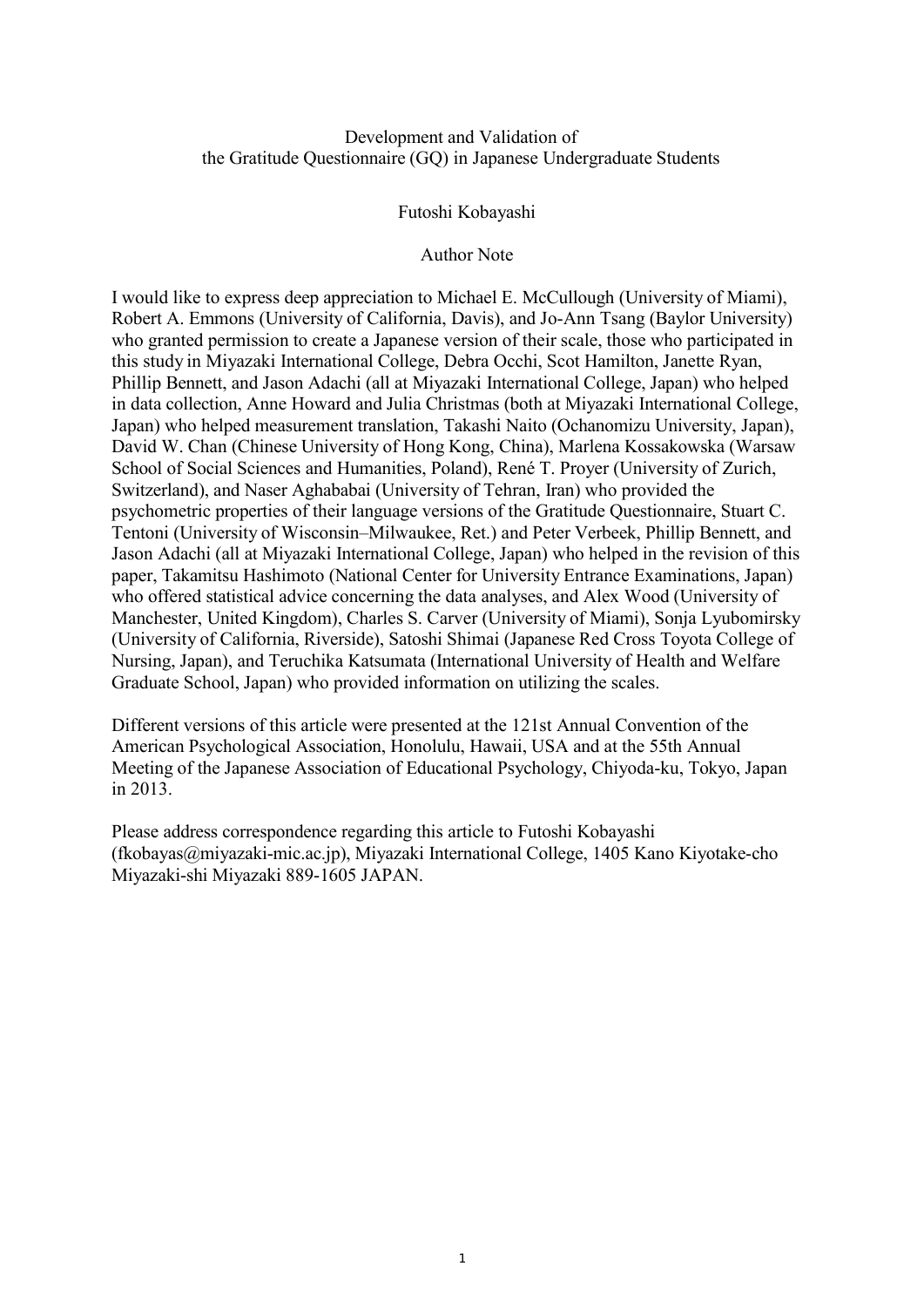#### **Abstract**

The Gratitude Questionnaire (GQ) became a popular measurement for gratitude research, yet there was no Japanese version published. The purpose of this study was to create a valid and reliable Japanese version of the GQ. One hundred thirty Japanese undergraduate students completed the GQ, subjective happiness, optimism, life satisfaction, hope, and positive and negative affect questionnaires. Confirmatory factor analysis (CFA) found that the sixth item did not have a significant factor loading, and the 5-item version indicated a better model fit than the original 6-item version. The 5-item version of the GQ was negatively correlated with negative affect and positively correlated with subjective happiness, optimism, life satisfaction, hope, and positive affect. A coefficient alpha was .70 and a 4-week test-retest correlation coefficient was .72. All other CFAs brought affirmative results for its discriminant validity. The 5-item version GQ was recommended for use as a measurement of dispositional gratitude of Japanese undergraduate students.

*Keywords:* gratitude, Japan, positive psychology, cross-cultural, indebtedness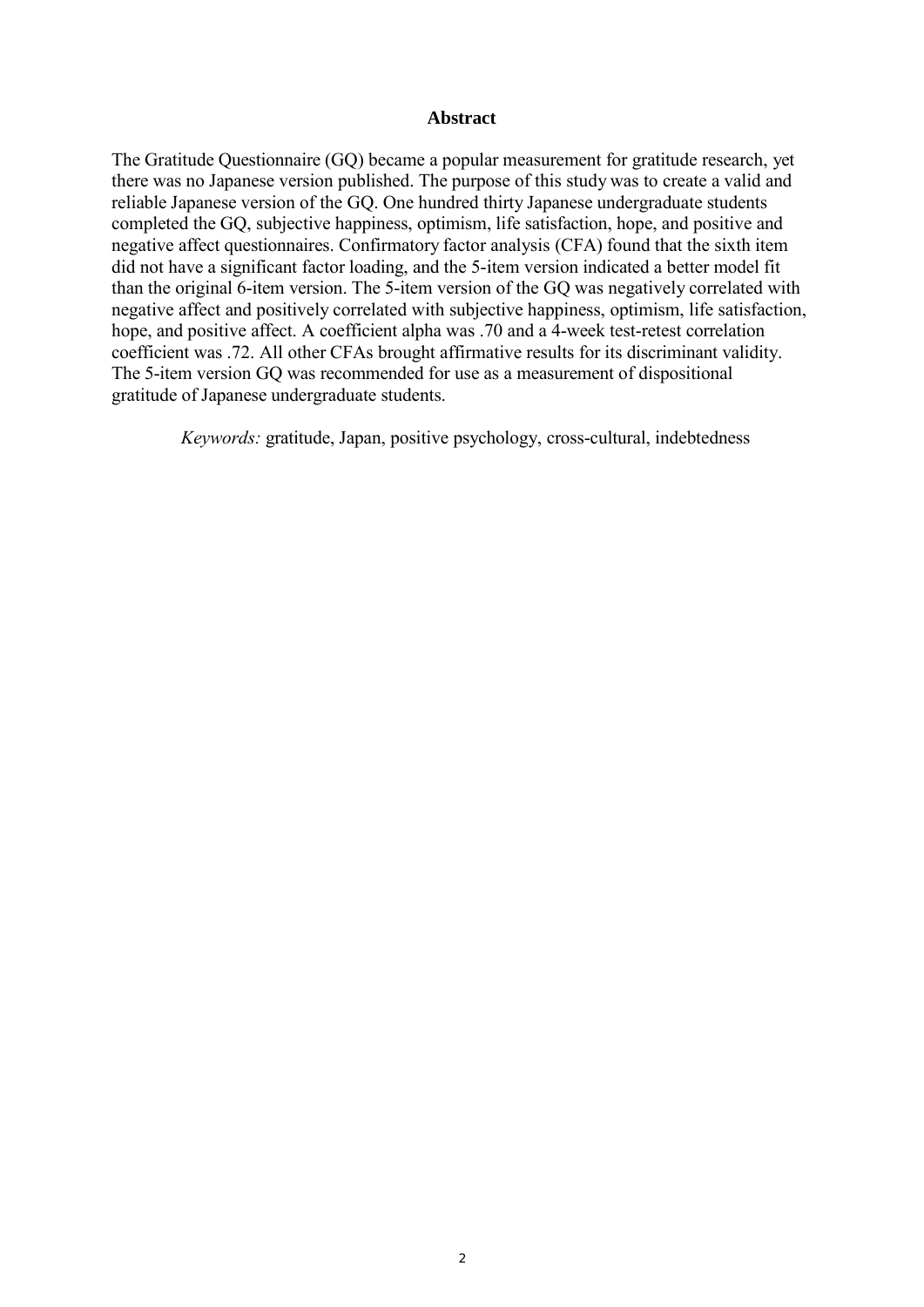## Development and Validation of the Gratitude Questionnaire (GQ) in Japanese Undergraduate Students

Psychologists have conducted more research on gratitude since the turn of this century (Emmons, 2007; Emmons & McCullough, 2004; Emmons & Mishra, 2011). Today, there are several measurements of gratitude for adults (Wood, Froh, & Geraghty, 2010). Among them, one of the most widely used measurements for gratitude is the Gratitude Questionnaire (GQ) by McCullough, Emmons, and Tsang (2002). The GQ has six items that are supposed to measure the latent factor of gratitude. Previous studies have already found that the GQ is an excellent measure for predicting adults' personality and well-being (for review see Wood, et al.). Besides, the GQ has been translated to different languages (e.g., German, Chinese, Spanish, Hungarian, Polish, Lithuanian, and Farsi) and utilized in various countries.

Froh, et al. (2011) assessed psychometric properties of the GQ for studying gratitude of children and adolescents. They reported the low factor loadings of the sixth item (i.e., "Long amounts of time can go by before I feel grateful to something or someone.") in three adult undergraduate student samples in the United States (.33 and .38) and United Kingdom (.44), and even lower factor loading in an American youth sample (.21). Additionally, the youth participants ten to nineteen years of age, commented their difficulty in comprehending the meaning of the sixth item due to its abstractness. Therefore, the sixth item was removed and the final version of the GQ for the English-speaking youth became the remaining five items. The study underscored the necessity of psychometric testing when the researchers use an established instrument with a different population.

Cultural psychologists know that even the best translation of a psychological measurement cannot guarantee sound psychometric properties for the translated measurement when used with a different culture (van de Vijver  $\&$  Leung, 1997). After translating with the utmost care, the translated measurement should have its reliability and validity tested with local samples in the different culture. Chen, Chen, Kee, and Tsai (2008) tested the reliability and validity of the Chinese version of the GQ with Taiwanese samples. After data collection, they made two equal samples from the undergraduate sample. Confirmatory factor analysis (CFA) of the first sample ( $n = 304$ ) found that the sixth item did not load to a latent factor (standardized factor loading = .01, *ns*). The sixth item was removed and they compared the 5-item version of GQ and the original 6-item version and found that the former exhibited a better model fit than the latter. They repeatedly achieved the similar CFA result and the model fit preference from the second sample  $(n = 304)$ . Thus, the sixth item was removed. The construct validity of the GQ was supported with the scales of subjective happiness (i.e., Taiwan Social Change Survey), optimism (i.e., Chinese Life Orientation Test-Revised), agreeableness, neuroticism, and extraversion (i.e., Chinese Big Five personality scale). They reported a coefficient alpha of .80 and concluded that the 5-item version of the Chinese GQ would be useful to measure gratitude in Taiwanese undergraduate students. The study epitomized the necessity of psychometric testing on local samples after the development of a translated measurement. However, an anomaly was found in a situation in which local people are bilingual. Another Chinese researcher in Hong Kong simultaneously administered the Chinese and English versions of the GQ and reported no psychometric problems (Chan, 2010).

There are many different conceptualizations for gratitude, such as an emotion, an attitude, a moral virtue, a habit, a personality trait, and so forth (Emmons & McCullough, 2003). However, Emmons, McCullough, and Tsang (2003) defined gratitude, that was supposed to be measured by the GQ, as "a generalized tendency to recognize and respond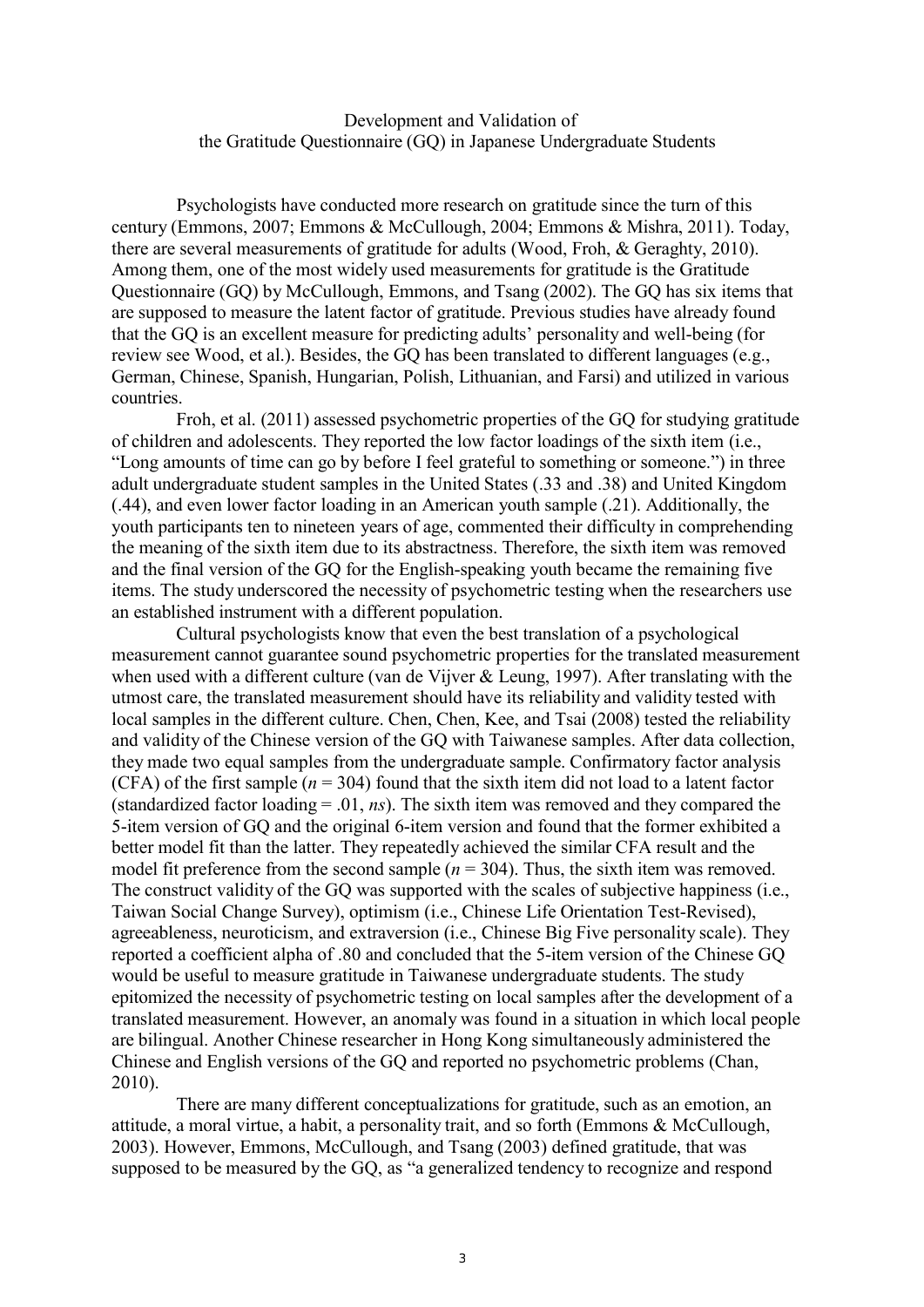with positive emotions (appreciation, thankfulness) to the role of other moral agents' benevolence in the positive experiences and outcomes that one obtains" (p. 335). It means that the GQ is supposed to measure a response tendency of positive emotions that are evoked by the benevolence from others.

Cultural psychologists have emphasized the importance of cultural differences in social scripts to understand human emotions (Kitayama & Markus, 1994). For example, Mesquita (2010) claimed that traditionally, psychologists have recognized that human emotions are psychological properties of each individual. Yet in reality, human emotion emanates from the dynamic interaction between an individual and the environment and thus called it "emoting" (p. 84) to underscore the magnitude of the cultural context where each emotion emerges. In American culture, gratitude is typically assumed as a positive emotion among researchers (Tsang, 2007). In American culture, where the GQ was conceived, psychologists customarily assume that an individual would respond with positive emotions (e.g., gratitude) more than negative emotions (e.g., indebtedness) when they receive help from others because it is a standard social script in the U.S. Watkins, Scheer, Ovnicek, and Kolts (2006) empirically demonstrated that American undergraduate students initially exhibited gratitude over indebtedness when receiving a gift. However, the more they were expected to return the favor, gratitude decreased and indebtedness increased. In a contemporary American psychological lexicon, gratitude and indebtedness are two distinctive emotions (Tsang, 2006).

In Japanese culture, an embedded nature of gratitude and indebtedness has been discussed by anthropologists (Benedict, 1946; Lebra, 1976), psychiatrist (Doi, 1993), and sociolinguists (Ide, 1998; Kimura, 1994; Kumatoridani, 1999). Japanese speakers can express gratitude in two different ways: (a) "arigatou", meaning "thank you" and (b) "sumimasen", meaning "I am sorry." Although such an intermingled expression might seem bizarre to English speakers, Ide (1998) stressed that "the use of sumimasen in expressing thanks, apologies, and other functional meanings represents one of the defining traits of Japanese public discourse" (p. 524). The Japanese, who possess interdependence as one of their treasured values (e.g., Kitayama, Park, Sevincer, Karasawa, & Uskul, 2009; Markus & Kitayama, 1991), are aware of both the value of the help they received and the preciousness of others' efforts and sacrifice to them (Lebra, 1976). When they perceive their own benefits, the "thank you" expression appears. The "I am sorry" expression emerges when they empathize with the efforts and sacrifice that are made by others (Kumatoridani, 1999). Not only in the case of gratitude, the empirical study of general emotion vocabulary that is used by rural populations of Japan and the U.S. has also shown that the conceptualization of emotion varies significantly culture to culture (Kobayashi, Schallert, & Ogren, 2003).

Following these studies, Naito, Wangwan, and Tani (2005) hypothesized gratitude in Japanese culture as a construct that has both positive and negative feelings. Both Japanese and Thai undergraduate students read the vignettes in cases in which they were injured and received various kinds of help from others and were asked about their evoked emotions. A factor analysis found two major factors: positive feelings (i.e., pleasure, warmth, happiness, & thankfulness) and negative feelings (i.e., shame, regret about causing a problem, feeling uneasy, & indebtedness). Additionally, they found that the negative feelings (i.e., the second factor) of Thai participants were significantly lower than that of Japanese counterparts. This suggested that indebtedness has more significant existence in the concept of gratitude in a Japanese culture than that of a Thai culture. Japanese psychologists studying gratitude generally assume that gratitude is a mixture of positive and negative emotions that are evoked from receiving favors (Ikeda, 2006; Kuranaga & Higuchi, 2011; Naito & Sakata, 2010; Naito, et al.).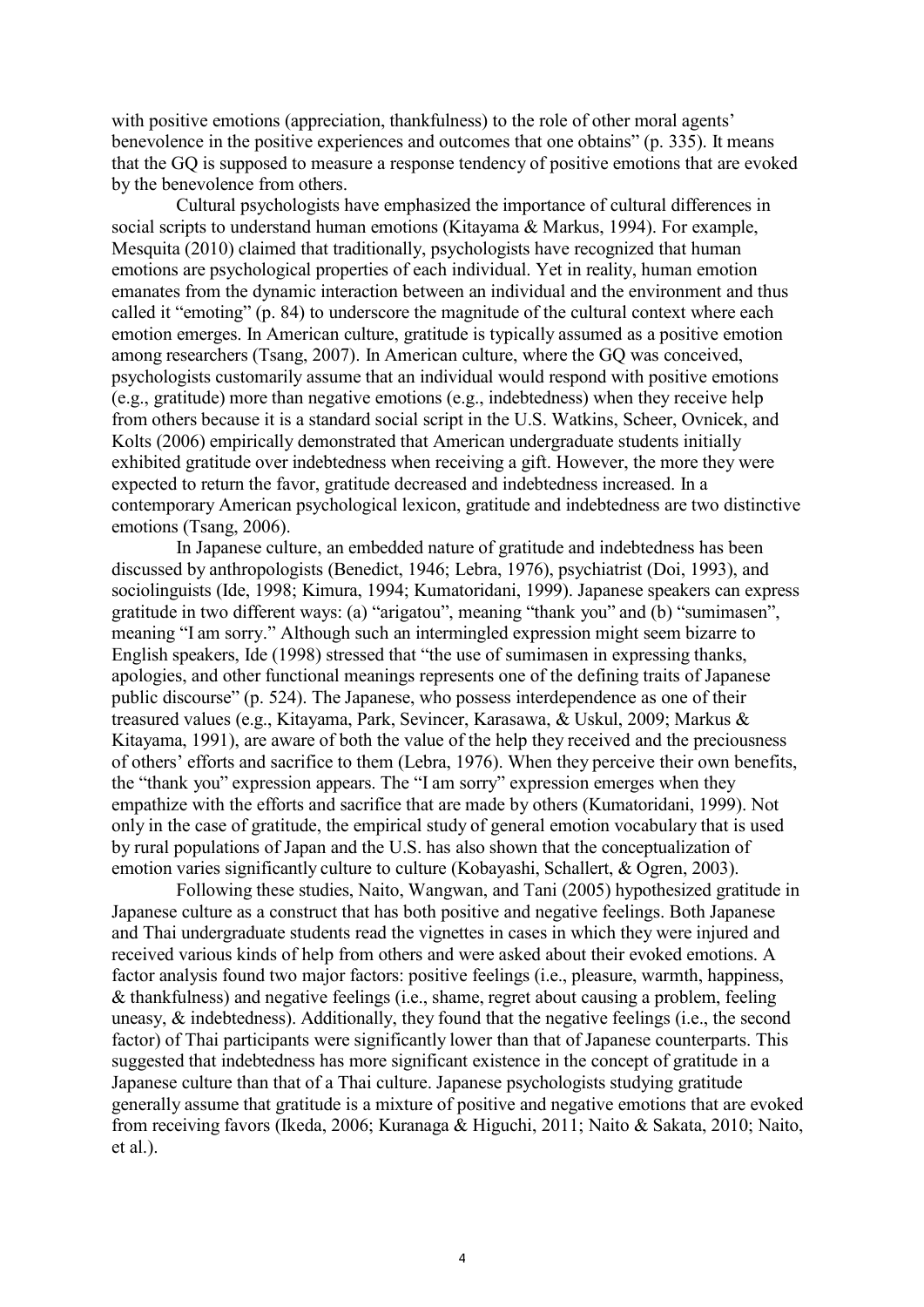Further, Naito and Sakata (2010) translated the GQ and reported adequate internal consistency in the study 1 ( $\alpha$  = .77) and the study 2 ( $\alpha$  = .73). From the data of Japanese female undergraduate students, they found that positive and negative feelings from receiving help had different roles: the former related with the enhancement of prosocial motivation and the latter related with the enhancement of obligatory help toward others.

Although Naito and Sakata (2010) reported Cronbach's alpha coefficients of their translated GQ, other psychometric properties of it were unknown. The Japanese version of the GQ should be validated and used for various reasons, even though it is supposed to measure only positive emotions of Japanese gratitude. First, as long as I am aware of, there is no Japanese measurement that is published in journals and supposed to measure dispositional gratitude. Second, the Japanese version of the GQ with sound psychometric properties is essential in order to facilitate further development of gratitude research in Japan. Third, such a measurement can promote international and cross-cultural comparisons and dialogues regarding gratitude because the GQ has been used in several different languages and cultures.

The present study tested the reliability and validity of the Japanese version of GQ. There was one research question and four hypotheses in the present study. In considering the results of Chen, et al. (2008), the factor structure of the Japanese GQ was investigated. Following the validation process of the original GQ (McCullough, et al., 2002), I hypothesized that the Japanese GQ would (1) be negatively correlated with negative affect and positively correlated with happiness, optimism, life satisfaction, hope, and positive affect, and (2) indicate acceptable levels of Cronbach's alpha and (3) test-retest reliability.

In order to demonstrate discriminant validity of the GQ, McCullough, et al. (2002) exhibited that the two correlated factor solution was superior to the one factor solution in accounting for the covariances among the combination of the GQ items and items of each relevant scale. Accordingly, as the fourth hypothesis, the two correlated factor solution for the combination items of each relevant scale (i.e., happiness, optimism, life satisfaction, hope, and positive and negative affect) and the items of GQ would demonstrate better model fit than the one factor solution.

#### **Method**

#### **Participants**

The 130 Japanese participant sample consisted of 41 men, 82 women, with 7 participants not indicating their gender ( $M$  age = 20.4,  $SD$  age = 1.6, age range: 18-27). All participants are undergraduate students at a liberal arts college in Miyazaki, Japan.

### **Materials**

**Gratitude.** The GQ has already demonstrated sound psychometric properties in English-speaking adult samples (e.g., Kashdan, Mishra, Breen, & Froh, 2009; McCullough, et al., 2002; Wood, Joseph, & Maltby, 2009). As can be seen in Table 1, there are six items and each is rated from 1 (*strongly disagree*) to 7 (*strongly agree*) in a Likert-type scale. After obtaining permission to develop a Japanese version of the GQ from the authors of the GQ, a translation assistant with proficiency in English and I translated it to Japanese, then revised it five times to create more natural Japanese sentences. Then, it was back-translated to English by a bilingual English speaker who is an instructor of English and Linguistics with Japanese undergraduate students. Finally, the translation assistant and I confirmed the equivalence between the original and the back-translated versions. Participants rated each item in the same way as the original GQ did.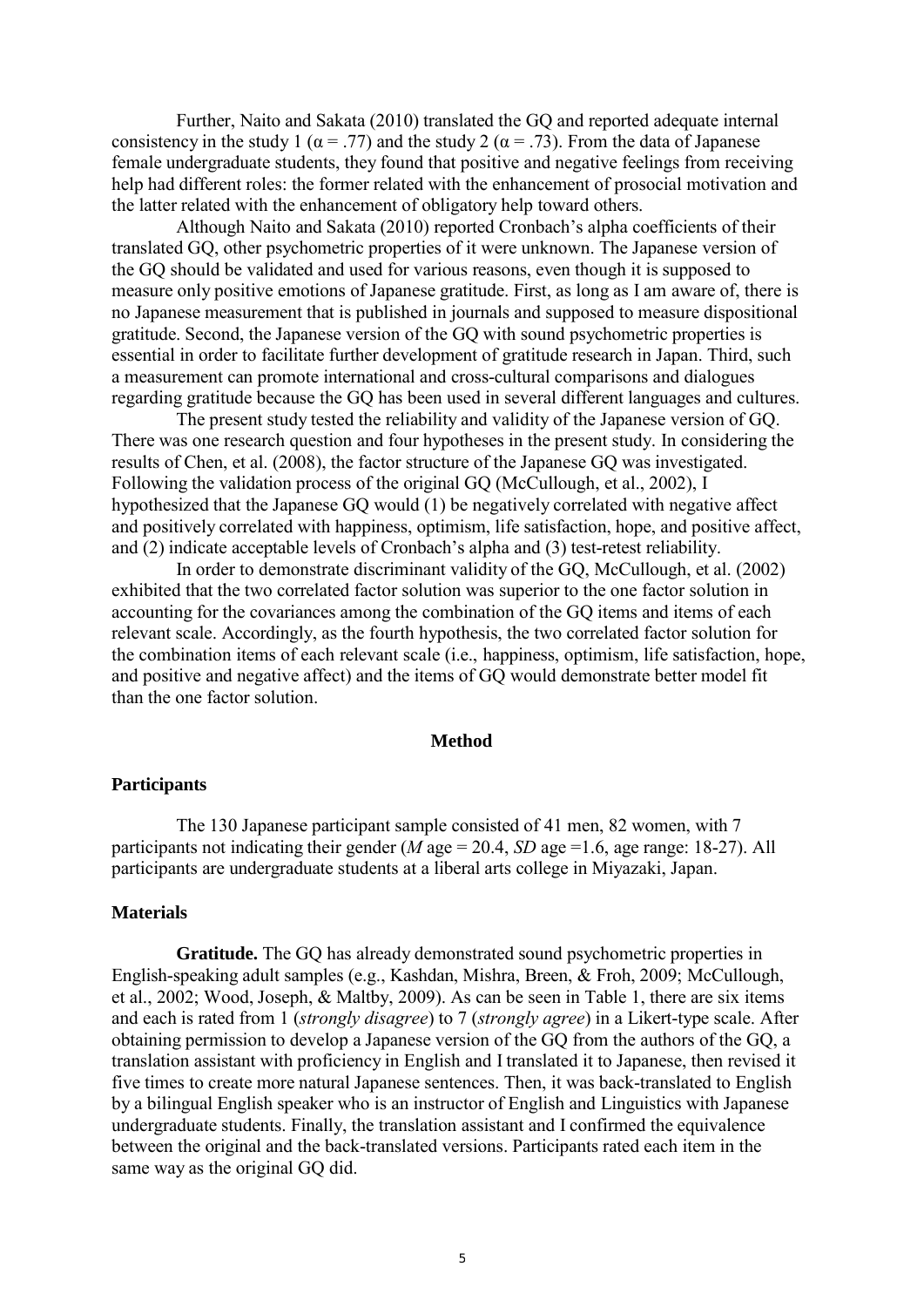**Hope.** The Hope Scale (Snyder, et al., 1991) has 12 items. Among them, eight items are intended to measure two dimensions of hope: agency and passways, and with the four remaining items being fillers. The dimension of agency refers "a sense of successful determination in meeting goals in the past, present, and future" (Snyder, et al., 1991, p. 570) and the dimension of passways means "a sense of being able to generate successful plans to meet goals" (Snyder, et al., 1991, p. 570). Each item is rated from 1 (*definitely false*) to 4 (*definitely true*) in a Likert-type scale. The scale has already demonstrated excellent psychometric properties in English speaking samples (Snyder, 2000). Shinohara and Katsumata (2000, 2001) translated the scale to Japanese in order to use it for validation of their newly created KU competence scale for elementary school students (Shinohara & Katsumata, 2000) and junior high school students (Shinohara & Katsumata, 2001). From samples of 526 elementary school students and 701 junior high school students, they conducted factor analyses of the Japanese hope scale to test its construct validity. They repeatedly found two major factors that had significant loadings of the target items. They reported Cronbach's alpha coefficients as follows: .671 (agency), .651 (passways) and .760 (total score) from the elementary school student sample and .678 (agency), .657 (passways) and .754 (total score) from the junior high school student sample. Participants rated each item in the same way as the original scale did.

**Subjective Happiness.** Lyubomirsky and Lepper (1999) developed the Subjective Happiness Scale (SHS) to measure global subjective happiness. The SHS has four items and each is rated as a 7-point Likert-type scale. In 14 studies with 2,732 participants, the scale demonstrated excellent psychometric properties. Shimai, Otake, Utsuki, Ikemi, and Lyubomirsky (2004) developed a Japanese SHS and tested its psychometric properties with 364 Japanese undergraduate students. The Japanese SHS demonstrated a coefficient alpha of .82 and a 5-week test-retest correlation coefficient of .86. Also, it exhibited adequate validity. In keeping with the hypothesis, a latent factor that had significant loadings from all the items emerged from a factor analysis. It correlated positively with self-esteem and positive health and negatively with physical symptoms, anxiety and sleeplessness, problems in social activity, and depression. Participants rated each item in the same way as the original SHS did.

**Life Satisfaction.** Diener, Emmons, Larsen, and Griffin (1985) created the Satisfaction With Life Scale (SWLS), which has five items that are supposed to measure cognitive aspects of subjective well-being. Each item is rated from 1 (*strongly disagree*) to 7 (*strongly agree*) in a Likert-type scale. The scale's reliability and validity have already been established by many studies (see Pavot & Diener, 1993, for a review). Sumino (1994) translated the SWLS to Japanese and tested its psychometric properties in five different studies with Japanese samples. The factor analysis found a latent factor with significant loadings from all the items, as it was hypothesized. The construct validity was demonstrated with significant correlations with five relevant scales (e.g., happiness, self-esteem, depression). The Japanese SWLS evidenced sound internal consistency in 200 undergraduate sample ( $\alpha$  = .84) and 72 middle-age adult sample ( $\alpha$  = .90). It exhibited a test-retest correlation coefficient of .80 with a 4-week interval. Participants rated each item in the same way as the original SWLS did.

**Optimism.** The Life Orientation Test-Revised (LOT-R) by Scheier, Carver, and Bridges (1994), has ten items and each item is rated from 0 (*strongly disagree*) to 4 (*strongly agree*) in a Likert-type scale. Among these items are four filler items. It demonstrated sound internal consistency ( $\alpha$  = .78) and test-retest correlation coefficients that ranged from .56 (24)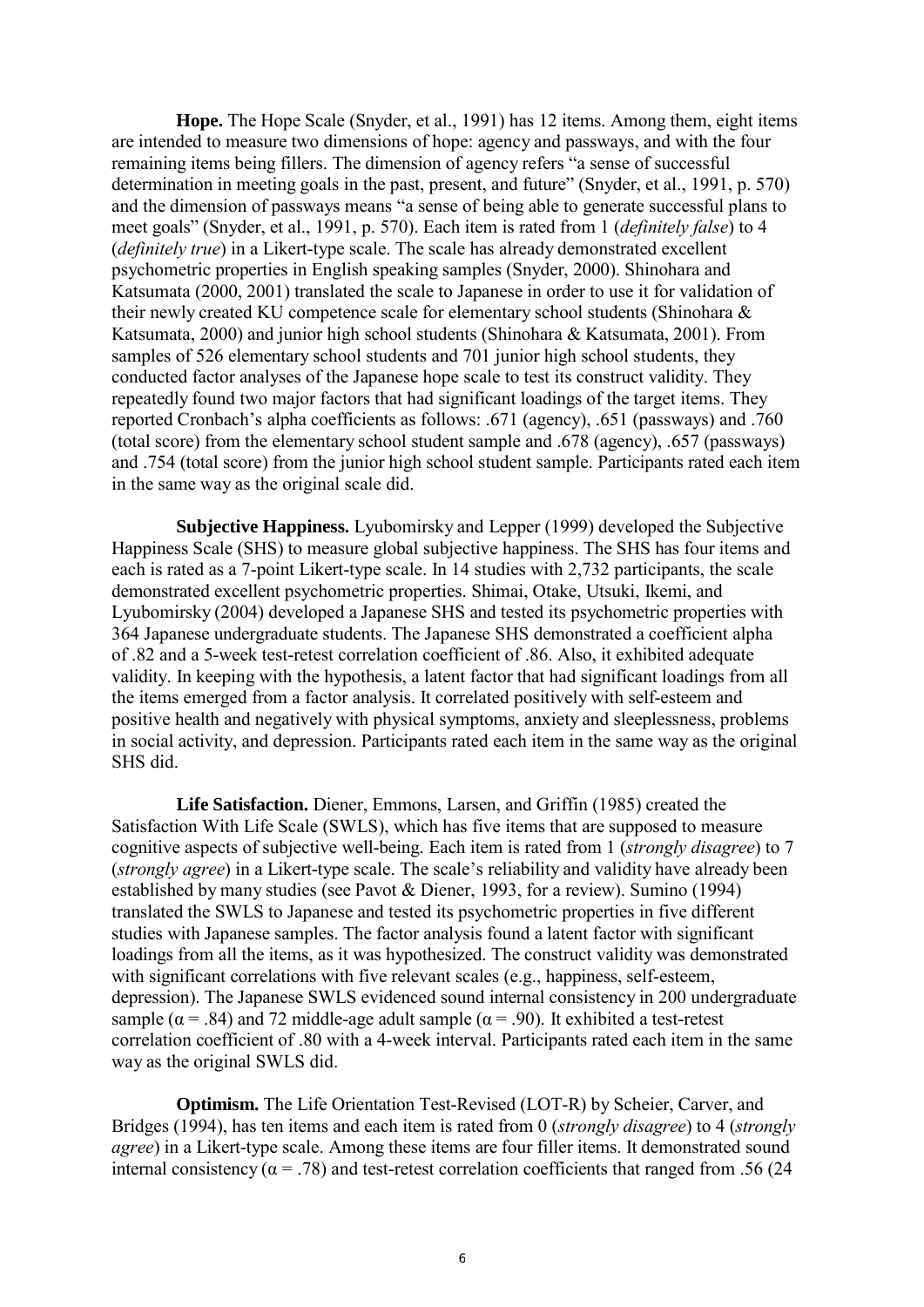months) to .79 (28 months). The LOT-R evidenced high correlations with the scales of self-mastery, anxiety, self-esteem, and neuroticism. Regarding the results of factor analyses, they reported two different solutions: one factor model and two factor model. Although Scheier, et al. supported the former because they viewed "optimism and pessimism as opposite poles of the same dimension" (p. 1076), both models "provided an acceptable fit to the observed data" (p. 1076). The LOT-R has established solid psychometric properties in various studies (see Carver, Scheier, & Segerstrom, 2010, for a review). Sakamoto and Tanaka (2002) developed a Japanese version of the LOT-R and tested its psychometric properties using 668 Japanese undergraduate students. Each item of the Japanese LOT-R is rated from 1 (*do not think so at all*) to 5 (*strongly think so*) in a Likert-type scale. They reported a coefficient alpha of .62 and a test-retest correlation coefficient of .84 with a 3-week interval. Results of the CFA indicated superior model fit of the two factor solutions over the one factor solution. Sakamoto and Tanaka (2002) admitted that they could not support the two factor solutions strongly due to a high correlation between the two factors (*r* = -.79). Hashimoto and Koyasu (2011) conducted the CFA of the Japanese LOT-R using 337 undergraduate students and selected the one factor solution instead of the two factor solutions because of (a) low Cronbach's alpha coefficients for the two factors, (b) a high correlation between the two factors, and (c) two of the six items received influences from both factors. They reported a coefficient alpha of .61. Although the Japanese LOT-R indicated low Cronbach's alpha coefficients, it demonstrated sound construct validity (Hashimoto & Koyasu, 2011; Kawahito & Otsuka, 2010).

**Positive and Negative Affect.** Watson, Clark, and Tellegen (1988) created the Positive and Negative Affect Schedule (PANAS) to measure both positive and negative emotions. There is a list of 20 adjectives and participants rate them from 1 (*very slightly or not at all*) to 5 (*extremely*) as their emotional state in a Likert-type scale. The PANAS is able to measure participants' emotional state of different time (e.g., this moment, today, past few days, week, past few weeks, year, and general) according to the needs of the researchers. The PANAS has already demonstrated an excellent reliability and validity in a large sample of English speakers (Crawford & Henry, 2004). Sato and Yasuda (2001) translated the PANAS and tested its validity and reliability. The factor analysis found two major factors that had significant loadings from many of the target adjectives. Nevertheless, two adjectives for negative affect were excluded due to their low loadings (i.e., lower than .30). Also, two adjectives for positive affect were excluded due to (a) negative influence on Cronbach's alpha coefficient or (b) relatively high loading on a negative affect factor. The final version of the Japanese PANAS has eight adjectives for positive affect and eight adjectives for negative affect and the participants rate each adjective from 1 (*does not apply to me at all*) to 6 (*apply to me extremely*) in a Likert-type scale. It exhibited strong internal consistency for both positive affect ( $\alpha$  = .90) and negative affect ( $\alpha$  = .91).

### **Procedure**

After obtaining institutional review board approval to collect data, five other faculty members and I invited undergraduate students to participate the research. At the end of the classes, the survey sheets with relevant scales (i.e., gratitude, subjective happiness, optimism, life satisfaction, hope, and positive and negative affect) and the informed consent were given to students who wished to participate. When the students returned answered survey sheets, a small packet of chocolate was given to each participant in appreciation for their involvement. It took less than 20 minutes in the whole process. Four weeks later, these students were invited to fill out the GQ again. When they returned the answered GQ, another small packet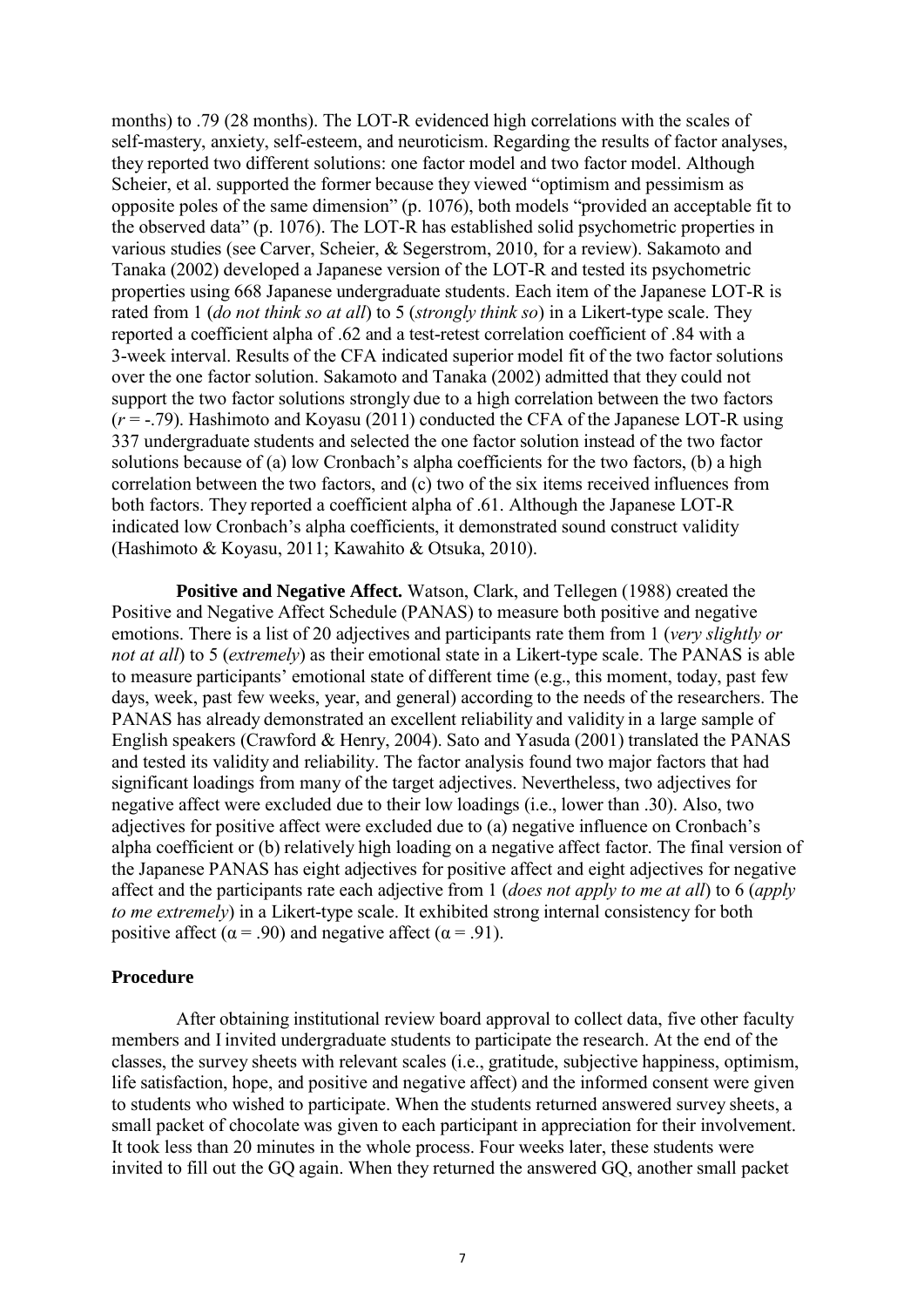of chocolate was given again as in appreciation for their involvement. It took less than several minutes in the whole process.

### **Results**

In order to answer the research question and test the fourth hypothesis, I conducted confirmatory factor analyses (CFAs) by using the AMOS version 20. In keeping with West, Finch, and Curran (1995), I chose maximum likelihood estimation because all the relevant variables did not exhibit non-normality (i.e.,  $-2 <$  skewness  $<$  2,  $-7 <$  kurtosis  $<$  7).

Table 1 described the means, standard deviations, standardized estimates, errors for estimates, and *p* values of the six items of the GQ. Except for the sixth item, all five other items loaded significantly on a latent factor. Similar to the Chinese GQ (Chen, et al., 2008), the sixth item indicated virtually no loading (standardized factor loading = .02, *ns*). The model fit indices were as follows;  $\chi^{2(9)} = 14.79$ ,  $p = .10$ , normed fit index (NFI) = .92, comparative fit index (CFI) = .96, root mean square error of approximation (RMSEA) = .06, Akaike Information Criterion (AIC) = 50.79, and expected cross-validation index (ECVI) = 0.25. I surmised that removal of the sixth item would result a better model fit and conducted the second CFA on the remaining five items. The standardized factor loadings and *p* values for these five items did not change from the results from the first CFA. The model fit indicated improvement;  $\chi^{2(5)}$  = 10.96,  $p$  = .05, NFI = .94, CFI = .96, RMSEA = .08, AIC = 40.96,  $ECVI = 0.20$ . In accordance to the model fit criteria of CFA that were recommended by Stevens (1996, see pp. 402-407), I regarded the one-factor model with five items as more valid than the original one-factor model with six items. Thus, the Japanese GQ became the 5-item version.

In order to test the first three hypotheses, I calculated (a) Pearson's correlation coefficients between gratitude and the theoretically relevant variables (i.e., subjective happiness, optimism, life satisfaction, hope, and positive and negative affects), (b) a coefficient alpha, and (c) a test-retest correlation coefficient by using the SPSS version 19.

As shown in Table 2, the 5-item version of the Japanese GQ was negatively correlated with negative affect  $(r = -.31, p < .01)$  and positively correlated with subjective happiness ( $r = .48$ ,  $p < .01$ ), optimism ( $r = .42$ ,  $p < .01$ ), life satisfaction ( $r = .47$ ,  $p < .01$ ), hope (pathways) ( $r = .40$ ,  $p < .01$ ), hope (agency) ( $r = .46$ ,  $p < .01$ ), and positive affect ( $r = .46$ )  $=$  .23,  $p <$  .05). Cronbach's alpha coefficient was .70 and test-retest reliability coefficient was .72 ( $p < .01$ ) with a 4-week interval.

The comparative results of CFAs of the two correlated factor solution for the combination items of each relevant scale (i.e., subjective happiness, optimism, life satisfaction, hope, positive affect, and negative affect) and the five items of GQ demonstrated a better model fit than the one factor solution according to the criteria of Stevens (1996). See Table 3 for details. Thus, all the four hypotheses were supported.

### **Discussion**

After observing similar results with the Chinese GQ (Chen, et al., 2008), such as virtually no factor loading of the sixth item and a better model fit of the 5-item version GQ (GQ5) than the original GQ (GQ6), I contacted other researchers who used a translated GQ in gratitude research. No such phenomena were reported in the German version (R. T. Proyer, personal communication, February 8, 2012) and in Farsi (N. Aghababai, personal communication, February 8, 2012).

However, the Polish GQ exhibited a similar problem. The sixth item loaded only .22 and its coefficient alpha reached .67 after removal of the sixth item (M. Kossakowska,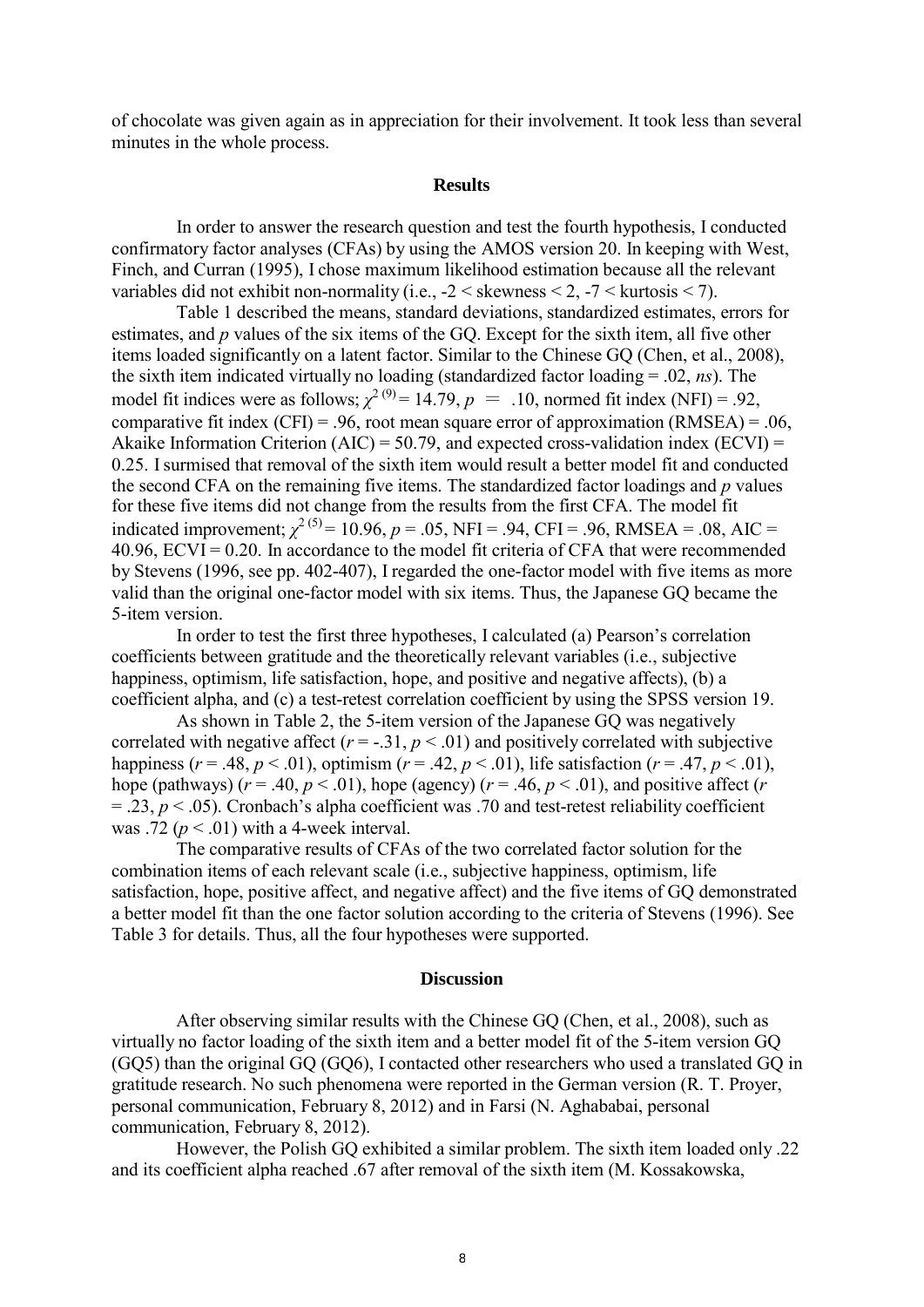personal communication, February 16, 2012). Dr. Takashi Naito, who used his version of the Japanese GQ in his study (Naito & Sakata, 2010), mentioned similar problems. After the back-translation procedure in Naito's study, the sixth item indicated a low loading on a latent factor and also a coefficient alpha was low. Therefore, he tried an innovative translation of the sixth item. Then, both the factor loadings of these six items and the coefficient alpha improved and reached to levels of significance (T. Naito, personal communication, February 22, 2012).

The sixth item is a reversal item and has a unique sentence structure: A subject is time. From Japanese linguistic viewpoint, this is an unusual sentence structure. The present study utilized one of the common procedures in cross-cultural research: a back-translation method with a committee (i.e., two bilinguals and a native Japanese speaker with high English ability) and decided the equivalence of the both English and Japanese versions as the first priority in the translation process. Dr. Naito speculated that such a Japanese translation of the sixth item could have been interpreted, "I ponder over the grateful actions from others thoroughly for a long time then I started to feel grateful." Thus, it could have tapped a different dimension of gratitude: thoughtful gratitude (T. Naito, personal communication, February 22, 2012).

After presenting the results of this research at the 55th Annual Meeting of the Japanese Association of Educational Psychology, Dr. Kenji Hatori kindly informed me that he also conducted the similar study to the present study (K. Hatori, personal communication, August 23, 2013). Without knowing each other, Dr. Hatori and I separately received translation permissions from Dr. McCullough (i.e., the first author of the original GQ article) and started to test reliability and validity of our own Japanese versions of GQ. Using the data from 199 Japanese undergraduate students, Hatori and Ishimura (2012) found that their GQ was significantly correlated with life satisfaction, optimism, hope, positive affect, subjective happiness, and negatively correlated with depression and envy. Cronbach's alpha coefficient was .75. They also conducted an exploratory factor analysis and reported similar factor loadings of the items to the present study. Although the first, second, fourth, and fifth items loaded over .80, the third item loaded only .36 and there was virtually no factor loading of the sixth item  $(.06)$ .

The researchers are responsible for presenting solid and reliable results to the public, and thereupon, cannot compromise the precision of psychological measurements that they use. The sixth item has been problematic to various versions of the GQ (i.e., English-speaking youth, and the Chinese, Japanese, and Polish versions, at least). Although an innovative translation of the sixth item may improve the psychometric qualities of the GQ, its equivalence to the original becomes questionable. Scientists should make progress with certainty, instead of moving forward with the slightest doubt. In considering all the available facts, as a tentative conclusion, I recommend using the GQ5, instead of the GQ6, to measure the dispositional gratitude of Japanese undergraduate students.

The Japanese GQ in this particular sample evidenced sound reliability: adequate internal consistency and test-retest stability. It also exhibited solid construct validity with theoretically relevant constructs (i.e., subjective happiness, optimism, life satisfaction, hope, and positive and negative affect) and discriminant validity from the results of the CFAs. In other words, the present study demonstrated that more grateful Japanese undergraduate students were happier, more optimistic, more hopeful, more satisfied with their lives, and felt more positive and less negative affect than the less grateful counterparts, as same as the American students indicated in McCullough, et al. (2002).

Although the factor loading of the third item (i.e., "When I look at the world, I don't see much to be grateful for.") was lower than the others (.28), it was retained. There were two main reasons. First, if that item was removed, the scale might lose its detection ability for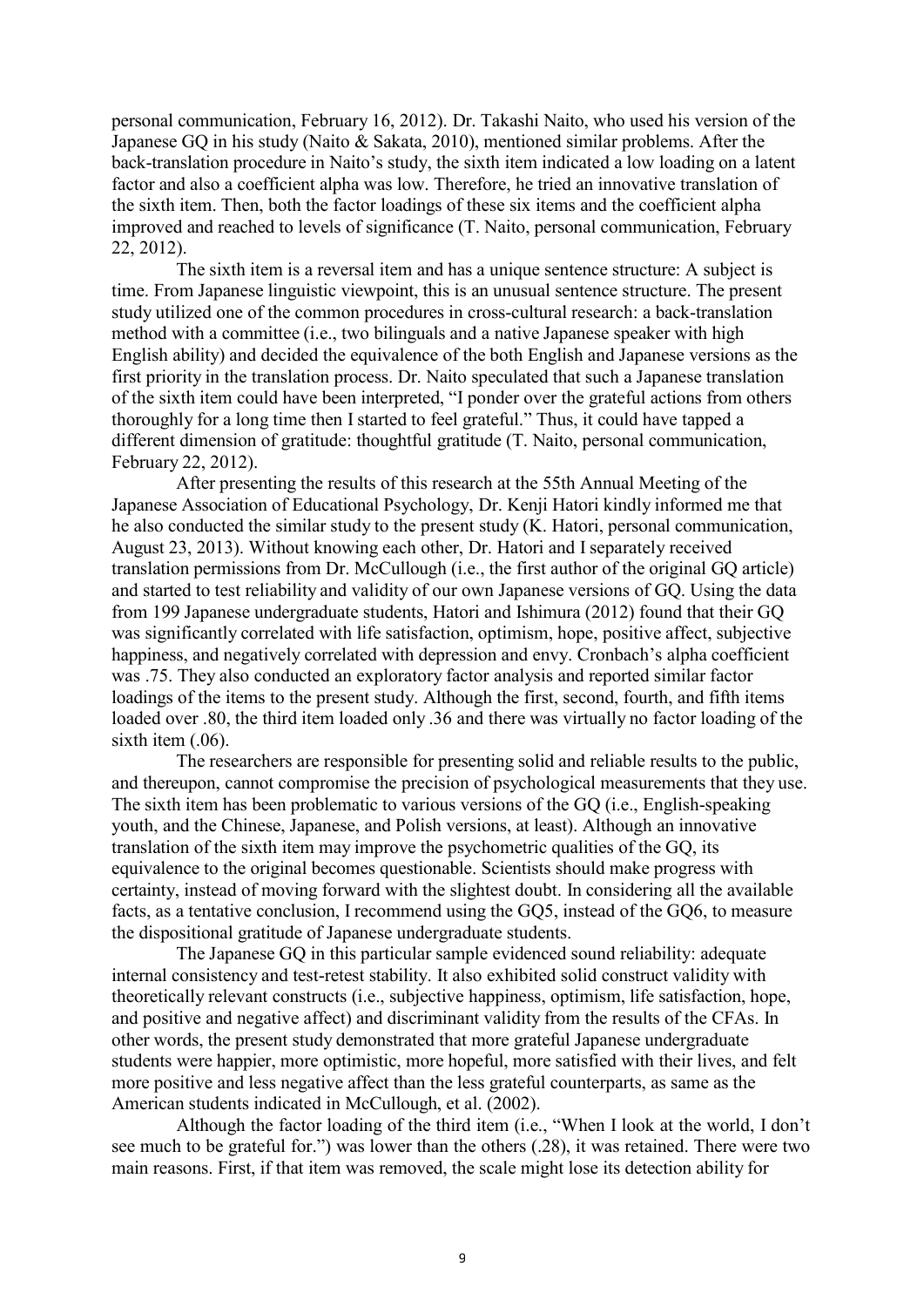gratitude from different aspects, as Chen, et al. (2008) argued. Second, no other versions of the GQ (i.e., GQs of Chinese, Farsi, German, Polish, and the GQ for English-speaking youth) omitted the third item. In order to communicate the results of Japanese gratitude research on an international basis, the third item must be retained.

There are several shortcomings in this study. First, the sample size is small and all the participants are undergraduate students who attend a particular college in Japan. It is possible that results from this study might be created by an idiosyncrasy of the sample. Future studies using different samples are imperative. Second, the reliability and validity of the Japanese GQ for other populations (e.g., children, adolescents, senior citizens) is unknown. There should be psychometric investigations regarding use with other populations before using it with those who are not undergraduate students. Third, the Japanese GQ can measure only positive portions of Japanese gratitude. There are distinct cultural differences in the conceptualization of gratitude between English and Japanese. In such cases, development of a new scale might be indispensable and worthwhile as a future study (van de Vijver & Leung, 1997). Fourth, the present study measured gratitude with only self-reports. Future gratitude studies should utilize more diverse methods (e.g., observer reports, behavioral measurements, content analyses, and manipulations in experiments).

There are both cultural differences and similarities in gratitude. Thanks to wide usages of the GQ in various languages and countries, it is possible for the researchers around the world to discuss one of the significant aspects of gratitude: a response tendency of positive emotions that are evoked by the help from others. I recommend researchers to use scores from the GQ5 when making cross-cultural comparisons of gratitude, due to problems with the sixth item. The "psychology" we learn and teach in colleges and universities worldwide is mainly based on results from the samples in North American and European countries. I believe that psychology should advance to a new stage that encompasses all the people in this small planet. The GQ would become an excellent tool for researchers in facilitating international and cross-cultural dialogues regarding gratitude, one of the important virtues of our species.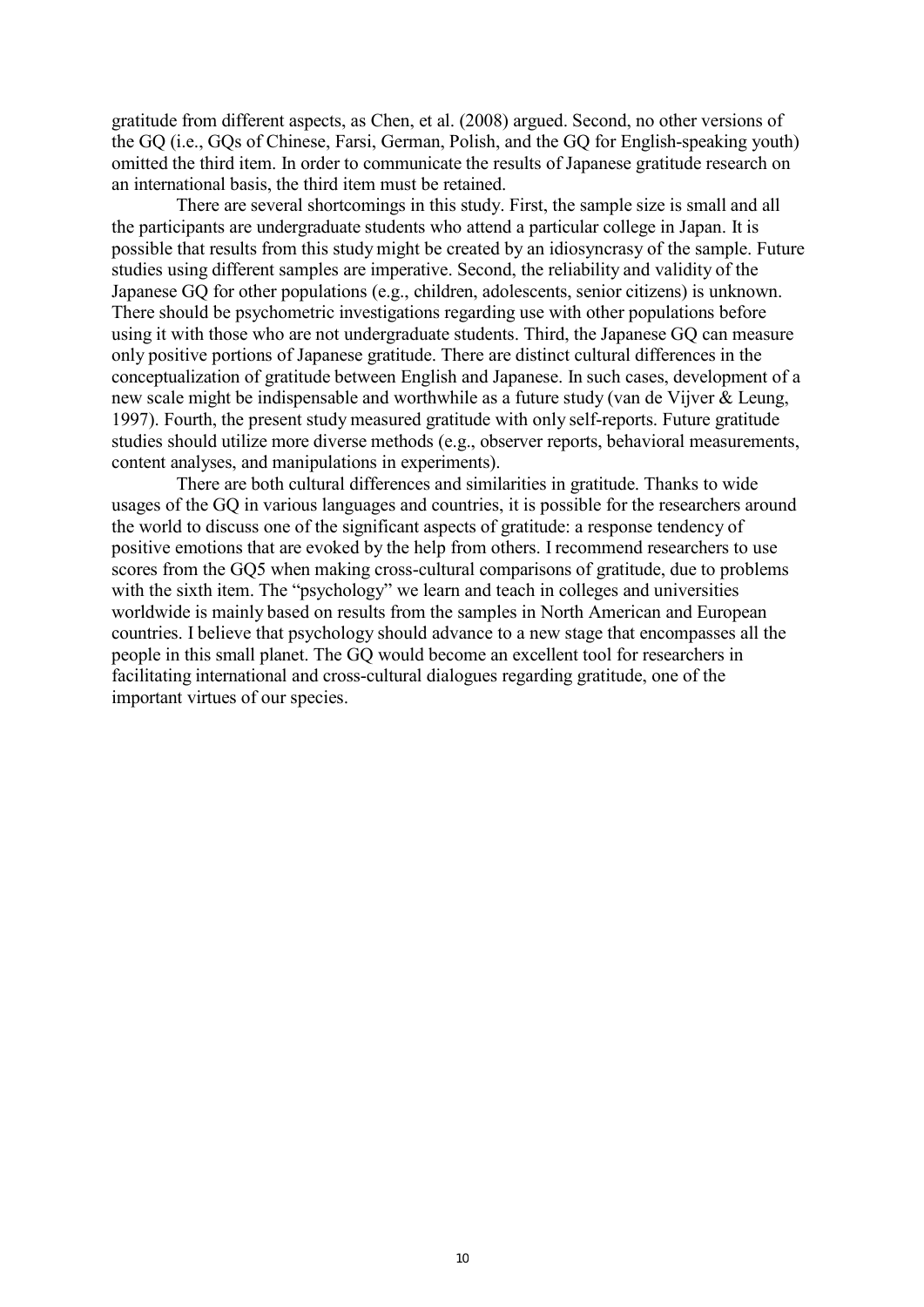#### **References**

- Benedict, R. (1946). *The chrysanthemum and the sword: Patterns of Japanese culture*. Boston, MA: Houghton Mifflin.
- Carver, C. S., Scheier, M. F., & Segerstrom, S. C. (2010). Optimism. *Clinical Psychology Review, 30*, 879-889. doi:10.1016/j.cpr.2010.01.006
- Chan, D. W. (2010). Gratitude, gratitude intervention and subjective well-being among Chinese school teachers in Hong Kong. *Educational Psychology, 30,* 139-153. doi:10.1080/01443410903493934
- Chen, L. H., Chen, M.-Y., Kee, Y. H., & Tsai, Y.-M. (2008). Validation of the gratitude questionnaire (GQ) in Taiwanese undergraduate students. *Journal of Happiness Studies, 10,* 655-664. doi:10.1007/s10902-008-9112-7
- Crawford, J. R., & Henry, J. D. (2004). The positive and negative affect schedule (PANAS): construct validity, measurement properties and normative data in a large non-clinical sample. *British Journal of Clinical Psychology, 43,* 245-265. doi:10.1348/0144665031752934
- Diener, E., Emmons, R. A., Larsen, R. J., & Griffin, S. (1985). The Satisfaction With Life Scale. *Journal of Personality Assessment*, *49*, 71-75. doi:10.1207/s15327752jpa4901\_13
- Doi, T. (1993). *Chuushaku amae no kouzou* [The anatomy of dependence with annotations]. Tokyo, Japan: Koubundou.
- Emmons, R. A. (2007). *Thanks! How the new science of gratitude can make you happier.* New York, NY: Houghton Mifflin.
- Emmons, R. A., & McCullough, M. E. (2003). Counting blessings versus burdens: An empirical investigation of gratitude and subjective wellbeing in daily life. *Journal of Personality and Social Psychology, 84,* 377-389. doi:10.1037/0022-3514.84.2.377
- Emmons, R. A., & McCullough, M. E. (Eds.). (2004). *The psychology of gratitude.* New York, NY: Oxford University Press.
- Emmons, R. A., McCullough, M. E., & Tsang, J.-A. (2003). The assessment of gratitude. In S. J. Lopez & C. R. Snyder (Eds.), *Positive psychological assessment: A handbook of models and measures* (pp. 327-341). Washington, DC: American Psychological Association.
- Emmons, R. A., & Mishra, A. (2011). Why gratitude enhances well-being: What we know, what we need to know. In K. M. Sheldon, T. B. Kashdan, & M. F. Steger (Eds.), *Designing positive psychology: Taking stock and moving forward.* New York, NY: Oxford University Press.
- Froh, J. J., Fan, J., Emmons, R. A., Bono, G., Huebner, E. S., & Watkins, P. (2011). Measuring gratitude in youth: Assessing the psychometric properties of adult gratitude scales in children and adolescents. *Psychological Assessment, 23,* 311-324. doi:10.1037/a0021590
- Hashimoto, K., & Koyasu, M. (2011). Rakkansei to pojitibushikou oyobi shukantekikouhukukan no kanren ni tsuite [The relationship among optimism, positive orientation, and subjective well-being.] *Japanese Journal of Personality, 19,*  233-244.
- Hatori, K., & Ishimura, I. (2012). Nihongoban tokusei kansha shakudo (GQ-6-J) sakusei no kokoromi [An attempt to make a dispositional gratitude scale in Japanese (GQ-6-J)]. *Nihonhyumankeashinrigakkaidai14kaitaikaihappyouronbunshuu, 14,* 57.
- Ide, R. (1998). 'Sorry for your kindness': Japanese interactional ritual in public discourse. *Journal of Pragmatics, 29,* 509-529. doi:10.1016/S0378-2166(98)80006-4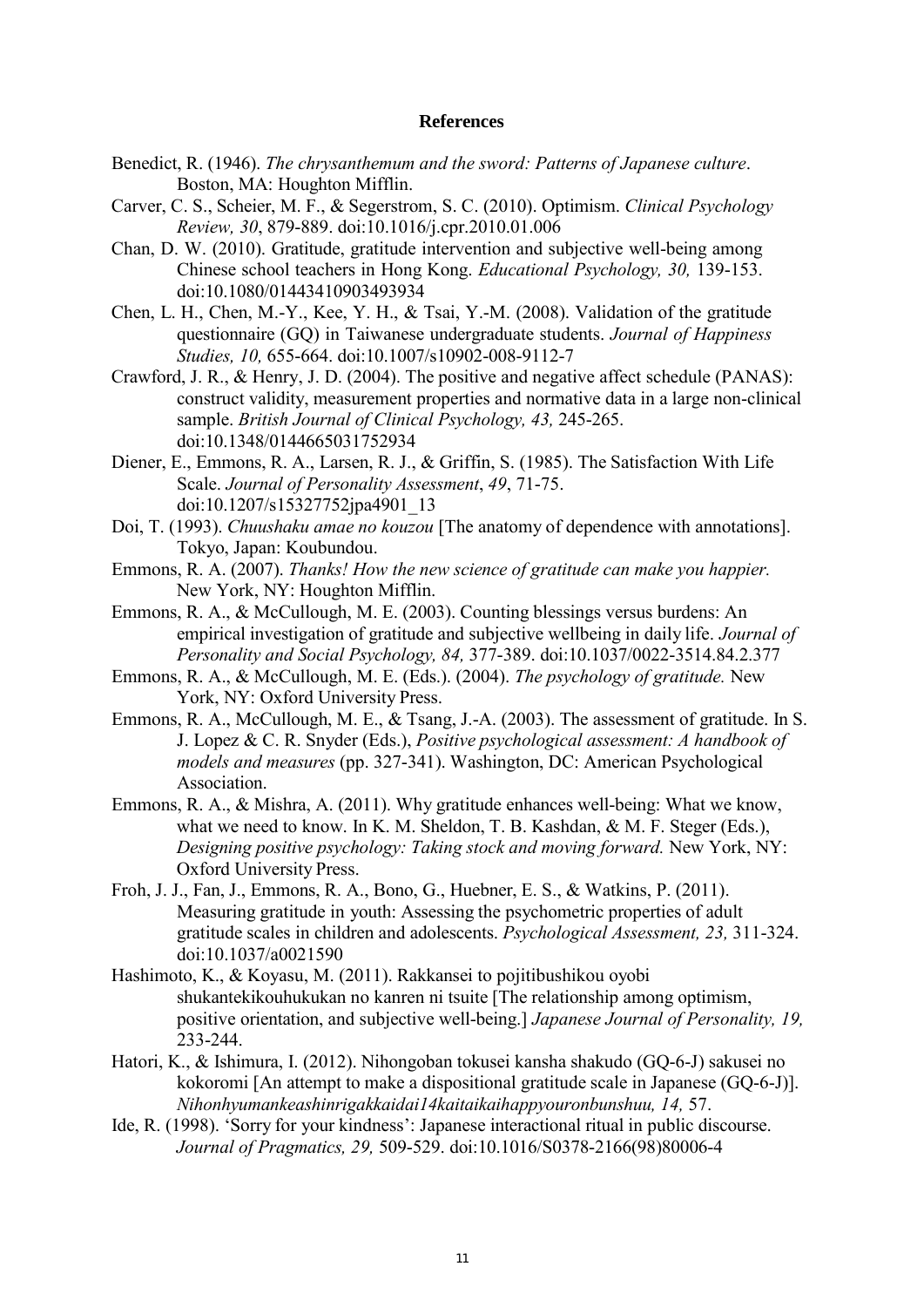- Ikeda, Y. (2006). Seinenki ni okeru hahaoya ni taisuru kansya no sinri zyoutai no bunseki [Analysis of gratitude toward one's mother: Adolescents and young adults]. *Japanese Journal of Educational Psychology, 54,* 487-497.
- Kashdan, T. B., Mishra, A., Breen, W. E., & Froh, J. J. (2009). Gender differences in gratitude: Examining appraisals, narratives, the willingness to express emotions, and changes in psychological needs. *Journal of Personality, 77,* 691-730. doi:10.1111/j.1467-6494.2009.00562.x
- Kawahito, J., & Otsuka, Y. (2010). Kyouiku zisyuu wo hikaeta daigakusei no rakkansei ga chokusetsuteki mataha sutoressaa, koopingu wo kaishite kansetsuteki ni yokuutu ni ataeru eikyou: kyoubunsankouzoubunseki niyoru inga moderu no kentou [Acute and intermediate effects of optimism on depression for university students before practice teaching: Structural equation modeling]. *Journal of School Mental Health, 13,* 9-18.
- Kimura, K. (1994). The multiple functions of sumimasen. *Issues in Applied Linguistics, 5,* 279-302. Retrieved from http://www.humnet.ucla.edu/ial/
- Kitayama, S., & Markus, H. R. (Eds.). (1994). *Emotion and culture: Empirical studies of mutual influence.* Washington, DC: American Psychological Association.
- Kitayama, S., Park, H., Sevincer, A. T., Karasawa, M., & Uskul, A. K. (2009). A cultural task analysis of implicit independence: Comparing North America, Western Europe, and East Asia. *Journal of Personality and Social Psychology, 97,* 236-255. doi:10.1037/a0015999
- Kobayashi, F., Schallert, D. L., & Ogren, H. A. (2003). Japanese and American folk vocabularies for emotions. *Journal of Social Psychology, 143,* 451-478. doi:10.1080/00224540309598456
- Kumatoridani, T. (1999). Alternation and co-occurrence in Japanese thanks. *Journal of Pragmatics, 31,* 623-642. doi:10.1016/S0378-2166(98)00092-7
- Kuranaga, H., & Higuchi, M. (2011). Kansya seiki zyoukyou ni okeru zyoukyouhyouka ga kansya no kanzyoutaiken ni oyobosu eikyou [The effect of cognitive appraisals on emotional experiences of gratitude in the situations arousing gratitude]. *Japanese Journal of Research on Emotions, 19,* 19-27.
- Lebra, T. S. (1976). *Japanese patterns of behavior.* Honolulu, HI: University Press of Hawaii.
- Lyubomirsky, S., & Lepper, H. S. (1999). A measure of subjective happiness: Preliminary reliability and construct validation. *Social Indicators Research, 46,* 137-155. doi:10.1023/A:1006824100041
- Markus, H. R., & Kitayama, S. (1991). Culture and the self: Implications for cognition, emotion, and motivation. *Psychological Review, 98,* 224-253. doi:10.1037/0033- 295X.98.2.224.
- McCullough, M. E., Emmons, R. A., & Tsang, J.-A. (2002). The grateful disposition: A conceptual and empirical topography. *Journal of Personality and Social Psychology, 82,* 112-127. doi:10.1037/0022-3514.82.1.112
- Mesquita, B. (2010). Emoting: Contextualized process. In B. Mesquita, L. F. Barrett, & E. R. Smith (Eds.), *The mind in context* (pp. 83-104). New York, NY: Guilford Press.
- Naito, T., & Sakata, Y. (2010). Gratitude, indebtedness, and regret on receiving a friend's favor in Japan. *Psychologia, 53,* 179-194.
- Naito, T., Wangwan, J., & Tani, M. (2005). Gratitude in university students in Japan and Thailand. *Journal of Cross-Cultural Psychology, 36,* 247-263. doi:10.1177/0022022104272904
- Pavot, W., & Diener, E. (1993). Review of the Satisfaction With Life Scale. *Psychological Assessment, 5*, 164-172. doi:10.1037/1040-3590.5.2.164.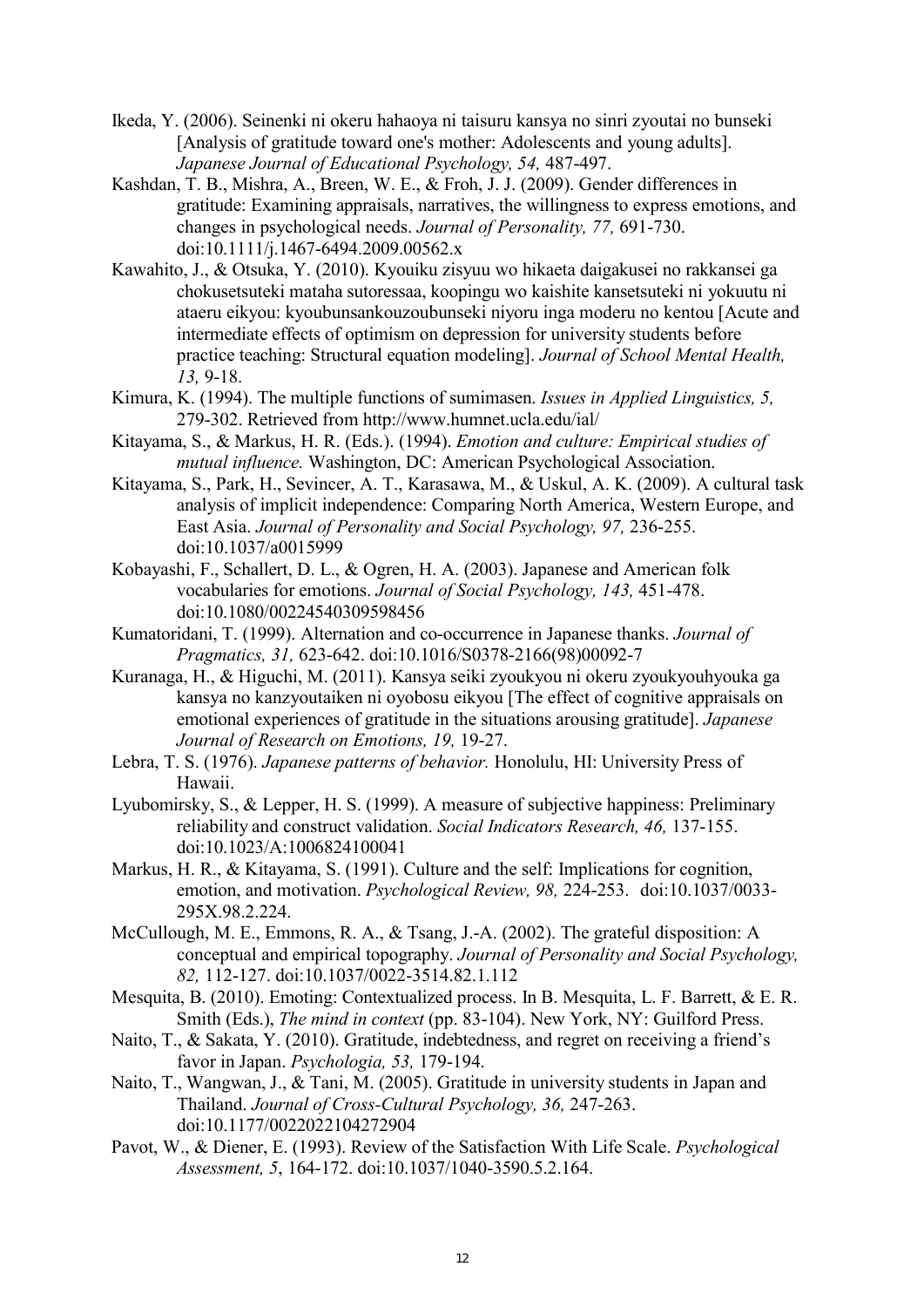- Sakamoto, S., & Tanaka, E. (2002). Kaitenban rakkansei syakudo (the revised Life Orientation Test) no nihongoban no kentou [A study of the Japanese version of revised Life Orientation Test]. *Japanese Journal of Health Psychology, 15,* 59-63.
- Sato, A., & Yasuda, A. (2001). Nihongo ban PANAS no sakusei [Development of the Japanese version of Positive and Negative Affect Schedule (PANAS) scales]. *Japanese Journal of Personality, 9,* 138-139.
- Scheier, M. F., Carver, C. S., & Bridges, M. W. (1994). Distinguishing optimism from neuroticism (and trait anxiety, self-mastery, and self-esteem): A reevaluation of the Life Orientation Test. *Journal of Personality and Social Psychology, 67*, 1063-1078. doi:10.1037/0022-3514.67.6.1063
- Shimai, S., Otake, K., Utsuki, N., Ikemi, A., & Lyubomirsky, S. (2004). Nihonban syukanteki koufukukan shakudo (Subjective Happiness Scale: SHS) no shinraisei to datousei no kentou [Development of a Japanese version of the Subjective Happiness Scale (SHS), and examination of its validity and reliability]. *Japanese Journal of Public Health, 51,* 845-853.
- Shinohara, H., & Katsumata, T. (2000). Kumadai shiki conpitansu syakudono kaihatsu to datousei: syougakusei no "kanzyou-taido" oyobi "kibou" tono kankei [Development and validation of the KU competence scale: in relation to the feeling-attitude scale and the hope scale]. *Kumamotodaigakukyouikugakubukiyou, 49,* 93-108.
- Shinohara, H., & Katsumata, T. (2001). Kumadai shiki conpitansu shyakudono kaihatsu to datousei: chuugakusei no "kanzyou-taido" oyobi "kibou" tono kankei [Development and validation of the KU competence scale: in relation to the feeling-attitude scale and the hope scale in junior high school children]. *Kumamotodaigakukyouikugakubukiyou, 50,* 203-217.
- Snyder, C. R. (Ed.). (2000). *Handbook of hope: Theory, measures & applications.* San Diego, CA: Academic Press.
- Snyder, C. R., Harris, C., Anderson, J. R., Holleran, S. A., Irving, L. M., Sigmon, S. T., Yoshinobu, L., Gibb, J., Langelle, C., & Harney, P. (1991). The will and the ways: Development and validation of an individual-differences measure of hope. *Journal of Personality and Social Psychology, 60*, 570-585. doi:10.1037/0022-3514.60.4.570.
- Stevens, J. (1996). *Applied multivariate statistics for the social sciences* (3rd ed.). Mahwah, NJ; Lawrence Erlbaum.
- Sumino, Z. (1994). Jinsei ni taisuru manzoku syakudo (the Satisfaction With Life Scale [SWLS]) nihonban sakusei no kokoromi [Development of the Japanese version of the Satisfaction With Life Scale]. *Proceedings of the 36th Annual Meeting of the Japanese Association of Educational Psychology, 36,* 192.
- Tsang, J.-A. (2006). The effects of helper intention on gratitude and indebtedness. *Motivation and Emotion, 30,* 198-204. doi:10.1007/s11031-006-9031-z
- Tsang, J.-A. (2007). Gratitude for small and large favors: A behavioral test. *Journal of Positive Psychology, 2,* 157-167. doi:10.1080/17439760701229019
- van de Vijver, F. J. R., & Leung, K. (1997). *Methods and data analysis for cross-cultural research.* Thousand Oaks, CA: Sage.
- Watkins, P. C., Scheer, J., Ovnicek, M., & Kolts, R. (2006). The debt of gratitude: Dissociating gratitude and indebtedness. *Cognition and Emotion, 20*, 217-241. doi:10.1080/02699930500172291.
- Watson, D., Clark, L. A., & Tellegen, A. (1988). Development and validation of brief measures of positive and negative affect: The PANAS scales. *Journal of Personality and Social Psychology, 54,* 1063-1070. doi:10.1037/0022-3514.54.6.1063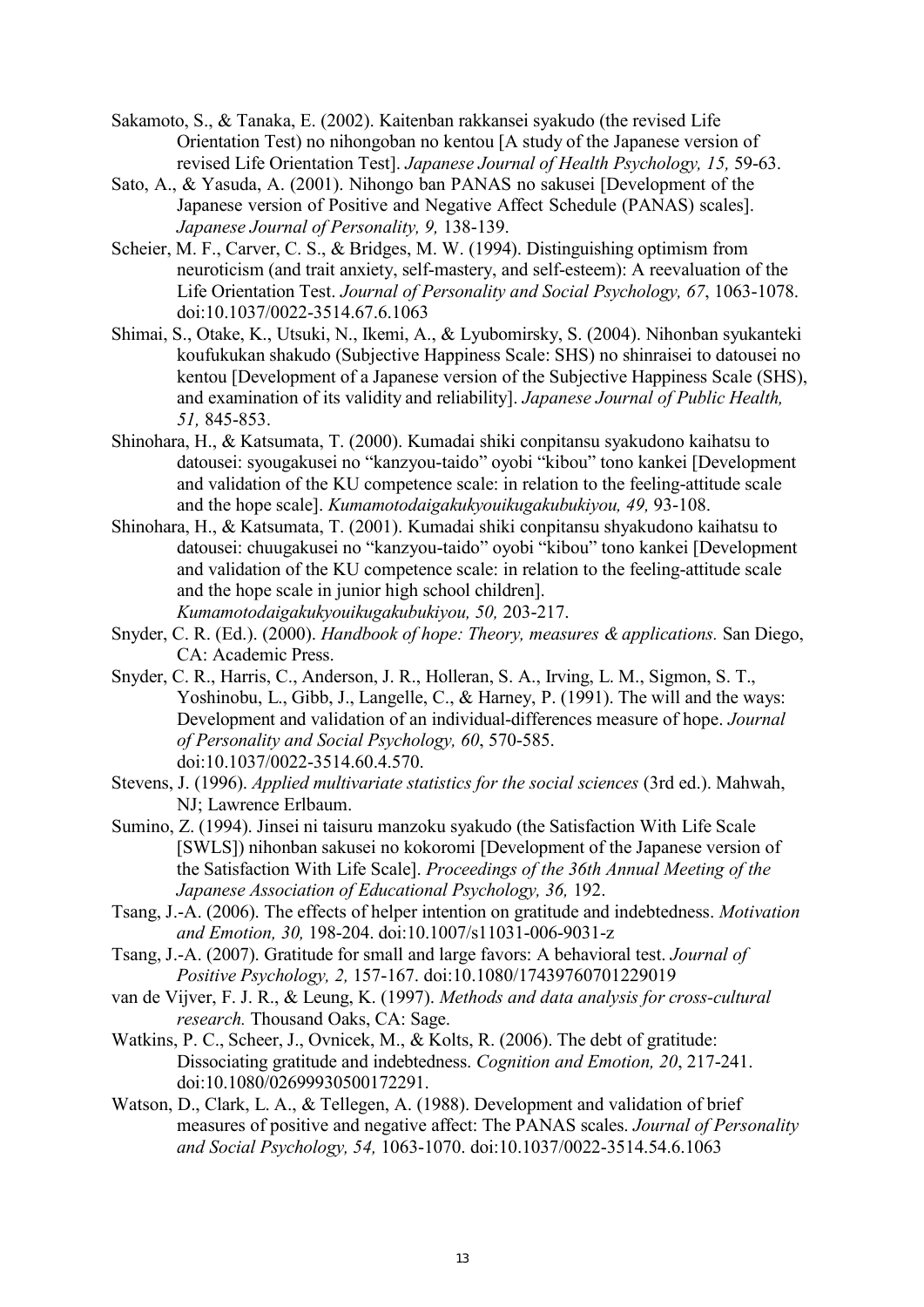- West, S. G., Finch, J. F., & Curran, P. J. (1995). Structural equation models with nonnormal variables. Problems and remedies. In R. Hoyle (Ed.), *Structural equation modeling: Concepts, issues, and applications* (pp. 56-75). Thousand Oaks, CA: Sage.
- Wood, A. M., Froh, J. J., & Geraghty, A. W. A. (2010). Gratitude and well-being: A review and theoretical integration. *Clinical Psychology Review, 30,* 890-905. doi:10.1016/j.cpr.2010.1003.1005
- Wood, A. M., Joseph, S., & Maltby, J. (2009). Gratitude predicts psychological well-being above the Big Five facets. *Personality and Individual Differences, 46,* 443-447. doi:10.1016/j.paid.2008.11.012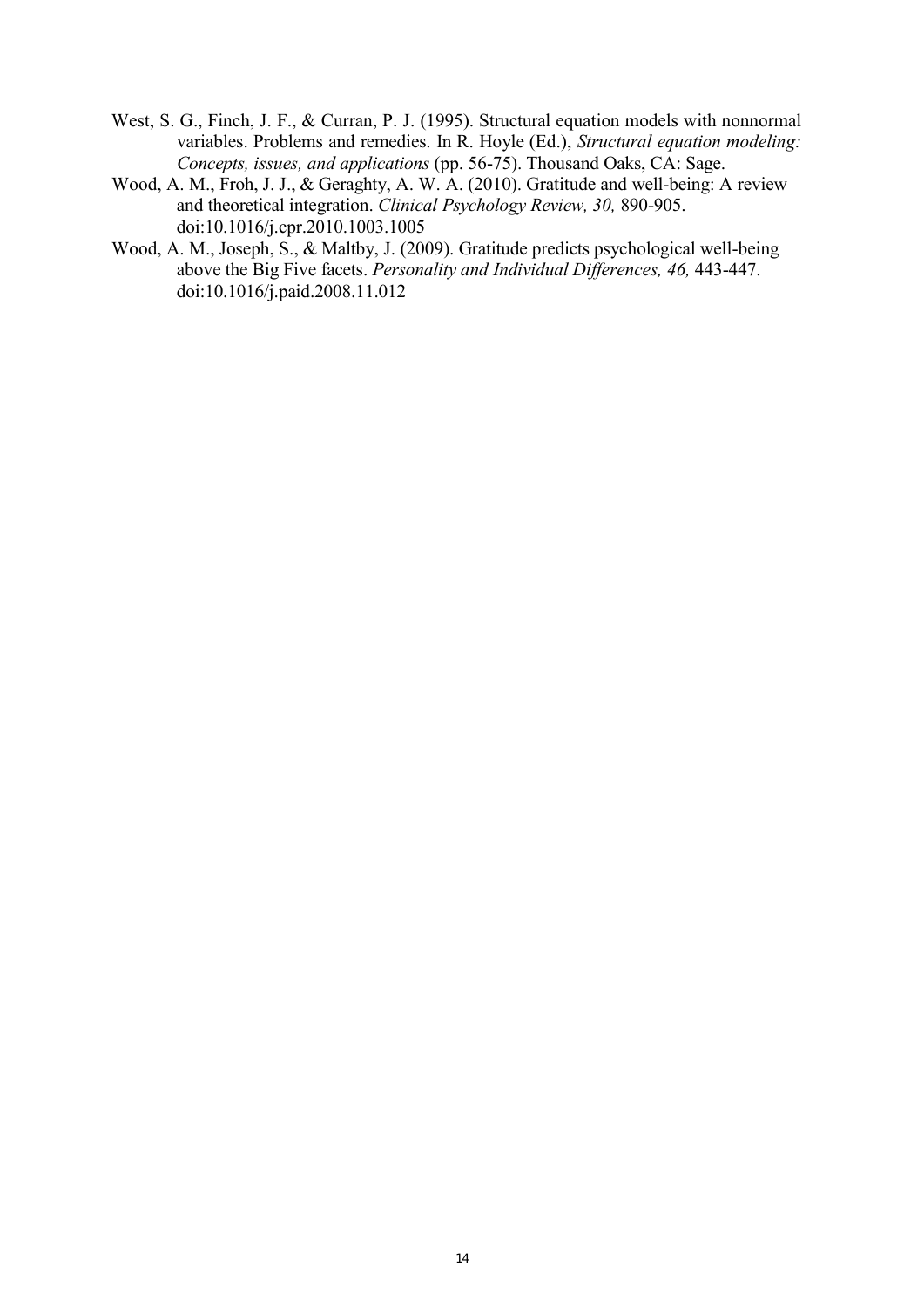# **Table 1** *Descriptive Statistics and the Results of Confirmatory Factor Analysis of Each Item of the GQ*

| GO Item                                                                                                                               | n   | M    | <i>SD</i> | Standardized estimate | $\boldsymbol{p}$ |
|---------------------------------------------------------------------------------------------------------------------------------------|-----|------|-----------|-----------------------|------------------|
| 1. I have so much in life to be thankful for.                                                                                         | 130 | 6.50 | 0.71      | .85(.14)              | $\leq .001$      |
| 2. If I had to list everything that I felt grateful for,<br>it would be a very long list.                                             | 130 | 5.98 | 1.21      | .80(.54)              | < 0.001          |
| 3. When I look at the world, I don't see much to be grateful for.                                                                     | 130 | 2.37 | 1.53      | .28(2.1)              | .003             |
| 4. I am grateful to a wide variety of people.                                                                                         | 130 | 5.59 | 1.37      | .49(1.4)              | < 0.001          |
| 5. As I get older I find myself more able to appreciate the people,<br>events, and situations that have been part of my life history. | 130 | 6.02 | 1.26      | .60(1.0)              | < 0.001          |
| 6. Long amounts of time can go by before I feel grateful to<br>something or someone.                                                  | 129 | 4.67 | 1.66      | .02(2.7)              | .803             |

*Note.* Item 3 and 6 are reverse scored. Values in parentheses are errors for estimates.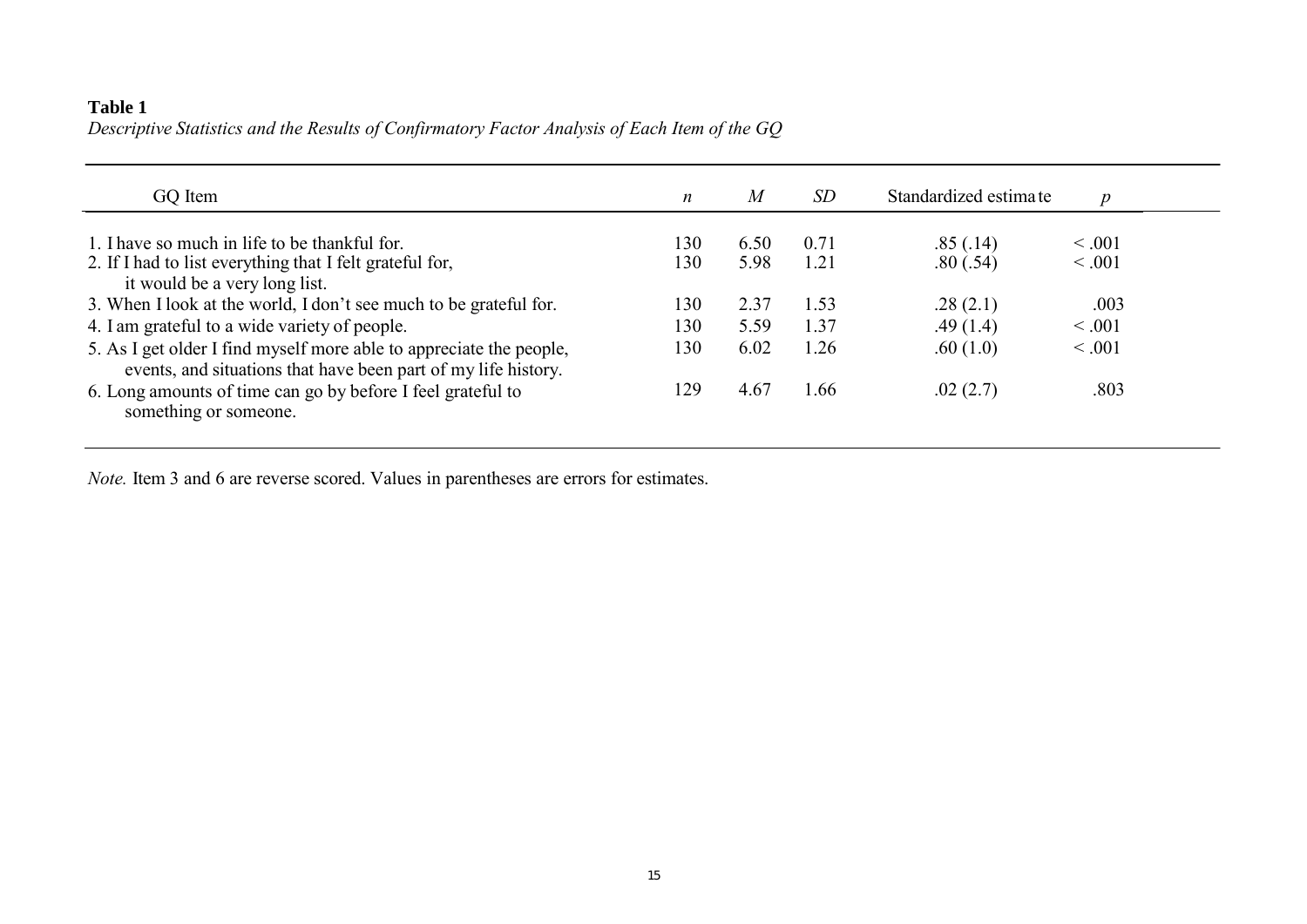| Variable                | $\boldsymbol{n}$ | $\overline{M}$ | SD   | $\alpha$ |         |         |         | 4a       | 4b       |         |         |      |
|-------------------------|------------------|----------------|------|----------|---------|---------|---------|----------|----------|---------|---------|------|
|                         |                  |                |      |          |         |         |         |          |          |         |         |      |
| 1. Gratitude            | 130              | 29.7           | 4.20 | .70      | 1.00    |         |         |          |          |         |         |      |
| 2. Life Satisfaction    | 123              | 19.1           | 6.56 | .83      | $.47**$ | 1.00    |         |          |          |         |         |      |
| 3. Optimism             | 123              | 19.0           | 4.25 | .69      | $.42**$ | $.47**$ | 1.00    |          |          |         |         |      |
| 4a. Hope (Pathways)     | 123              | 11.7           | 2.03 | .68      | $.40**$ | $.48**$ | $.36**$ | $1.00\,$ |          |         |         |      |
| 4b. Hope (Agency)       | 123              | 11.2           | 2.37 | .77      | $.46**$ | $.65**$ | $.47**$ | $.66**$  | $1.00\,$ |         |         |      |
| 5. Subjective Happiness | 122              | 19.5           | 4.16 | .81      | $.48**$ | $.68**$ | $.61**$ | $.51**$  | $.56**$  | 1.00    |         |      |
| 6. Positive Affect      | 114              | 25.7           | 7.97 | .87      | $.23*$  | $.44**$ | $.31**$ | $.46**$  | $.47**$  | $.45**$ | 1.00    |      |
| 7. Negative Affect      | 114              | 19.5           | 8.42 | .88      | $-31**$ | $-37**$ | $-42**$ | $-.24**$ | $-.21*$  | $-41**$ | $-0.06$ | 1.00 |

# **Table 2** *Psychometric Properties of the Major Variables and Their Correlations*

*Note.*  $* p < .05; ** p < .01$ .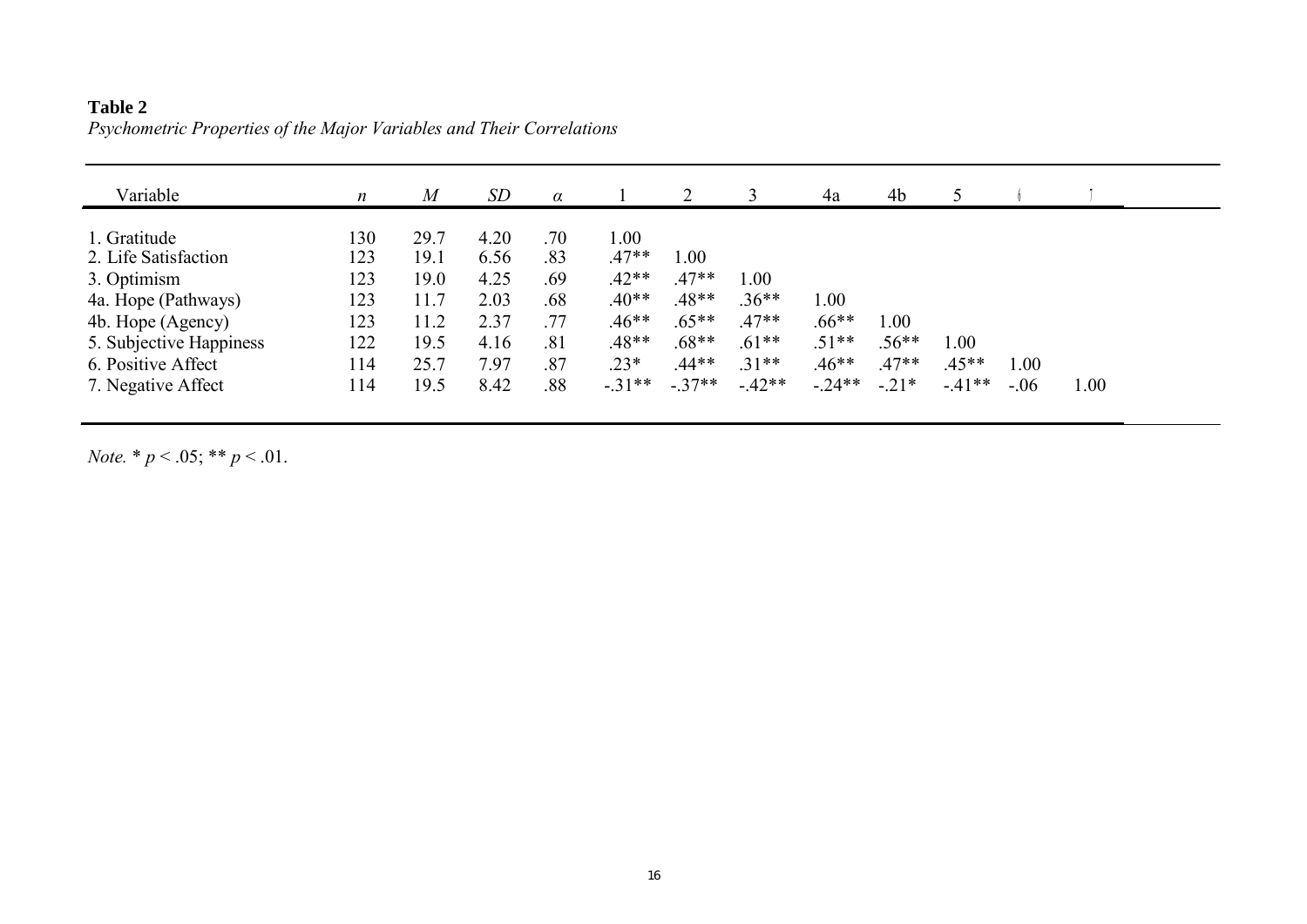## **Table 3** *Comparison of One Factor Solution With Two Correlated Factors Solution for Each Combined Scale*

| <b>Combined Scales</b>                   |        | df |             | <b>NFI</b> | <b>CFI</b> | <b>RMSEA</b> | <b>AIC</b> | <b>ECVI</b> |          |
|------------------------------------------|--------|----|-------------|------------|------------|--------------|------------|-------------|----------|
|                                          |        |    |             |            |            |              |            |             |          |
| 1a. Gratitude & Life Satisfaction (1)    | 127.36 | 35 | $\leq .001$ | .73        | .78        | .11          | 187.36     | 0.91        |          |
| 1b. Gratitude $\&$ Life Satisfaction (2) | 53.66  | 34 | .017        | .88        | .95        | .05          | 115.66     | 0.56        | .59***   |
| 2a. Gratitude & Happiness $(1)$          | 154.42 | 27 | < 0.001     | .65        | .68        | .15          | 208.42     | 1.01        |          |
| 2b. Gratitude & Happiness (2)            | 61.94  | 26 | < 0.001     | .86        | .91        | .08          | 117.94     | 0.57        | $.48***$ |
| 3a. Gratitude & Optimism $(1)$           | 132.51 | 44 | $\leq .001$ | .63        | .70        | .10          | 198.51     | 0.96        |          |
| 3b. Gratitude & Optimism (2)             | 63.49  | 43 | .023        | .82        | .93        | .05          | 131.49     | 0.64        | .44***   |
| 4a. Gratitude & Hope (Agency) (1)        | 124.61 | 27 | $\leq .001$ | .68        | .71        | .13          | 178.61     | 0.86        |          |
| 4b. Gratitude & Hope (Agency) $(2)$      | 72.99  | 26 | $\leq .001$ | .81        | .86        | .09          | 128.99     | 0.62        | $.54***$ |
| 5a. Gratitude & Hope (Passways) (1)      | 91.94  | 27 | < 0.001     | .69        | .74        | .11          | 145.94     | 0.71        |          |
| 5b. Gratitude & Hope (Passways) (2)      | 47.28  | 26 | .007        | .84        | .92        | .06          | 103.28     | 0.50        | $.47***$ |
| 6a. Gratitude & Positive Affect (1)      | 262.66 | 65 | $\leq .001$ | .59        | .64        | .12          | 340.66     | 1.65        |          |
| 6b. Gratitude & Positive Affect $(2)$    | 127.96 | 64 | $\leq .001$ | .80        | .88        | .07          | 207.96     | 1.01        | $.27**$  |
| 7a. Gratitude & Negative Affect $(1)$    | 302.14 | 65 | < 0.001     | .58        | .62        | .13          | 380.14     | 1.84        |          |
| 7b. Gratitude & Negative Affect $(2)$    | 163.71 | 64 | < 0.001     | .77        | .84        | .09          | 243.71     | 1.18        | $-.22*$  |

*Note.* Values in parentheses are numbers for factor solution. Happiness means subjective happiness. NFI = normed fit index; CFI = comparative fit index; RMSEA = root mean square error of approximation; AIC = Akaike Information Criterion; ECVI = expected cross-validation index; *r* = correlation between two latent factors;  $* p < .05$ ;  $** p < .01$ ;  $*** p < .001$ .